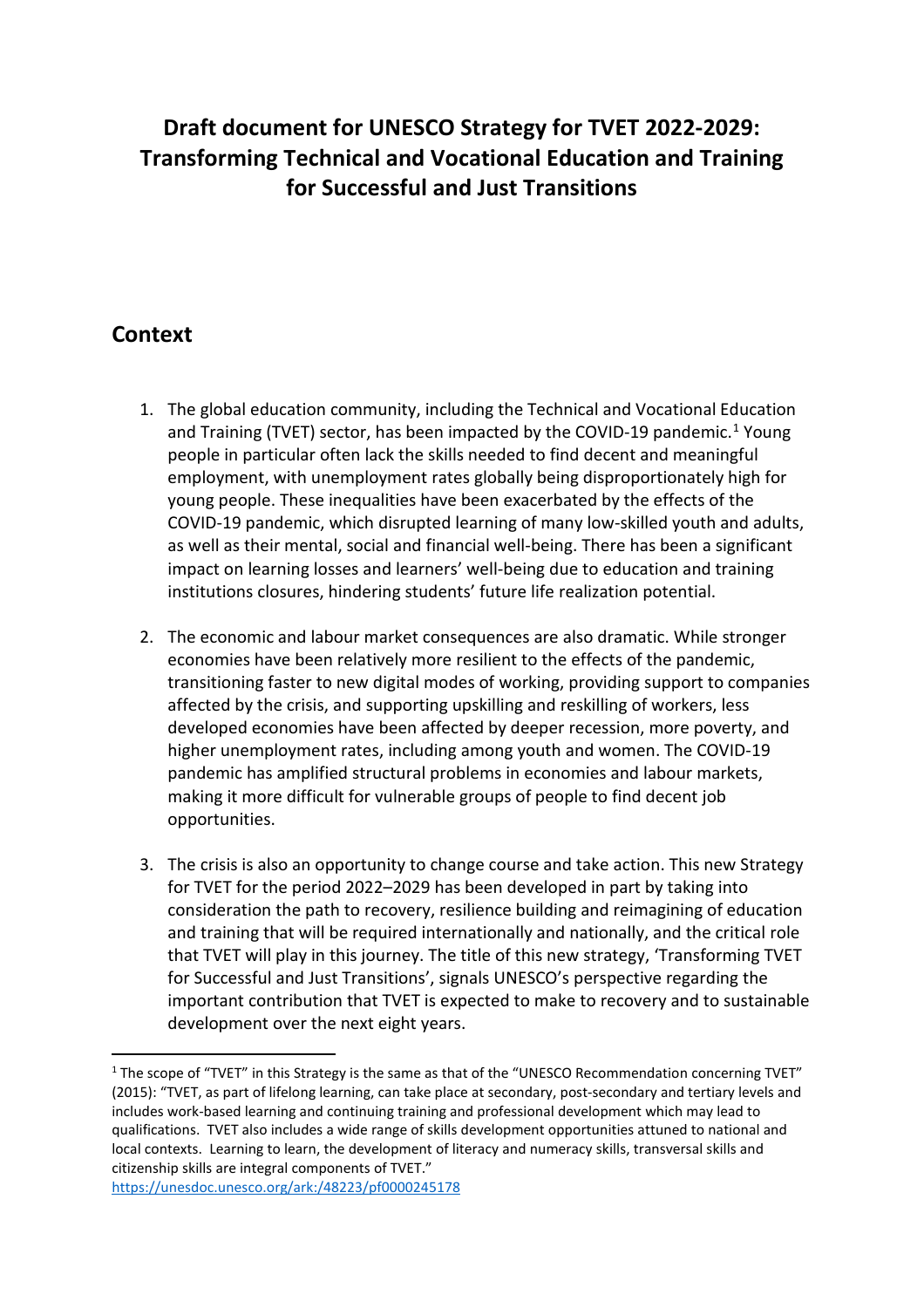- 4. While this new Strategy for TVET 2022–2029 is responsive to the current global context, it also provides a strong impetus for the continuation of existing internationally agreed goals, specifically the 2030 Agenda for Sustainable Development.[2](#page-1-0) The goals outlined in the 2030 Agenda constitute the foundation of the Strategy for TVET for 2022–2029. Key among these goals are the calls for an integrated approach to development, objectives which recognize the need to: eradicate poverty in all its forms and dimensions; combat inequality within and among countries; preserve the planet; create inclusive and sustainable economic growth; achieve full and productive employment and decent work for all women and men; and ensure full gender equality and social inclusion.
- 5. Education and training are central to the achievement of the 2030 Agenda. The 'Incheon Declaration and Framework for Action Towards inclusive and equitable quality education and lifelong learning for all'[3](#page-1-1) adopted in 2015, devotes considerable attention to technical and vocational skills development, specifically regarding: access to affordable, quality TVET; the acquisition of technical and vocational skills for employment, decent work, and entrepreneurship; the elimination of gender disparity; and ensuring access for the vulnerable. In this context, TVET is expected to address multiple demands of an economic, social, and environmental nature by helping youth and adults develop the skills they need for employment, fulfilling work, and entrepreneurship, promoting equitable, inclusive and sustainable economic growth, and supporting transitions to digital and green economies for environmental sustainability.
- 6. In 2015, UNESCO adopted a Strategy for TVET 2016–202[14](#page-1-2) aiming to 'support the efforts of Member States to enhance the relevance of their TVET systems and to equip all youth and adults with the skills required for employment, decent work, entrepreneurship and lifelong learning, and to contribute to the implementation of the 2030 Agenda for Sustainable Development as a whole'. The Strategy identified three priority areas: fostering youth employment and entrepreneurship, promoting equity and gender equality, and facilitating the transition to green economies and sustainable societies. UNESCO committed to supporting its Member States in designing and implementing cross-cutting interventions, including the identification of skills requirements to inform TVET policies, strategies and programmes, the recognition of qualifications across countries, and the collection and analysis of data on progress towards Sustainable Development Goal (SDG) 4 and related technical and vocational skills targets.
- 7. A final evaluation of the Strategy for TVET 2016-2021 was conducted in 2021 and determined that the Strategy responded to the relevant needs of Member States and the changing demands of TVET. UNESCO activities over the period resulted in

<span id="page-1-1"></span><sup>3</sup> [https://iite.unesco.org/publications/education-2030-incheon-declaration-framework-action-towards](https://iite.unesco.org/publications/education-2030-incheon-declaration-framework-action-towards-inclusive-equitable-quality-education-lifelong-learning/)[inclusive-equitable-quality-education-lifelong-learning/](https://iite.unesco.org/publications/education-2030-incheon-declaration-framework-action-towards-inclusive-equitable-quality-education-lifelong-learning/)

<span id="page-1-0"></span><sup>2</sup> <https://en.unesco.org/creativity/sites/creativity/files/247785en.pdf>

<span id="page-1-2"></span><sup>4</sup> <https://en.unesco.org/sites/default/files/tvet.pdf>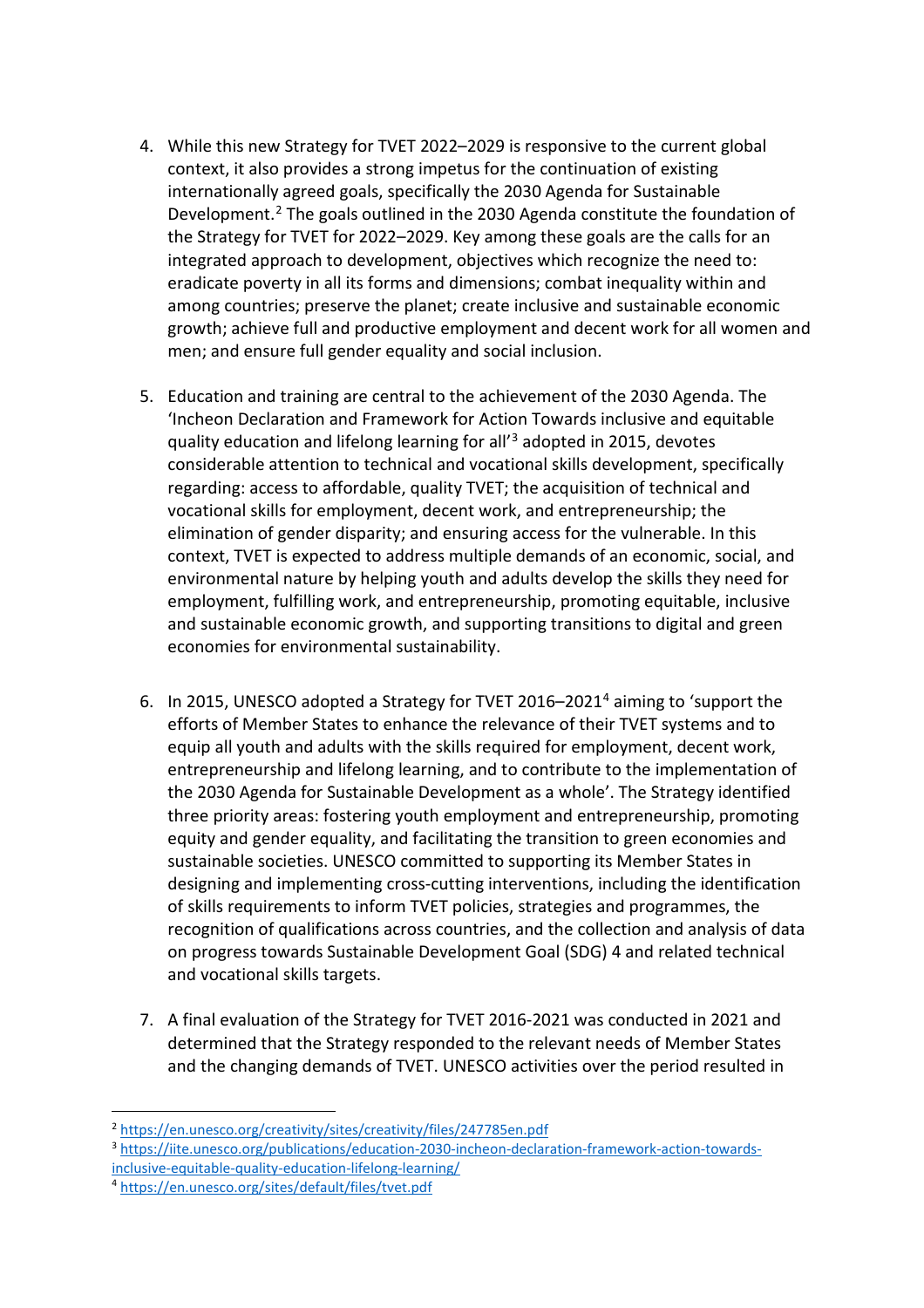changes to Member States policies and capacity development for TVET institutions, teachers and other TVET stakeholders. The evaluation noted the contributions of coordination efforts both within UNESCO and between UNESCO and external partners, in particular the International Centre for Technical and Vocational Training (UNEVOC) Network and the Inter-Agency Group on TVET (IAG-TVET). Looking forward, the evaluation recommended that UNESCO continue to increase efforts in the areas of lifelong learning, qualifications, and credentials, including microcredentials, the quality of the teaching workforce, and long-term trends such as digitization and the transition towards sustainable development through normative work, capacity development, policy advice, knowledge development, partnership and network development, and the provision of technical assistance.

- 8. Bearing in mind the evaluation of the ending Strategy, the new Strategy for TVET (2022–2029) is also directly aligned with, and in support of the call from UNESCO in 2021 for a new social contract to repair injustices while transforming the future of education.<sup>[5](#page-2-0)</sup> The need for such a contract is presented in the recent UNESCO report 'Reimagining our futures together'. The report provides the global education community with optimism and a reason for hope, emphasizing the resilience of humanity, and importantly the fact that we now have access to knowledge and tools that were not available to previous generations. It also proposes that educational opportunities should take place throughout life and in different cultural and social spaces. Moreover, the report stresses the role of education in shaping the future of the world beyond 2050 through a recognition of connection to a shared planet, and the imperative to collaborate through partnerships such as the Global Education Coalition.[6](#page-2-1) The new social contract proposed is based on two principles: assuring the right to quality education throughout life and strengthening education as a public endeavour and a common good. Importantly for TVET, the report acknowledges the over-emphasis on supply-side reforms that have affected TVET, and which on their own, will not create jobs or employment growth. Positively, the advances in TVET to bridge the divide between theory and practice through new forms of apprenticeships, meaningful courses and effective training are also acknowledged.
- 9. The new Strategy for TVET (2022-2029) is also inspired by the International Labour Organization (ILO) 'Global Commission on the Future of Work' report, including an emphasis on new forms of work, the institutional ramifications of the changing nature of work, lifelong learning, greater inclusivity and gender equality, the measurement of work and human well-being, human-centred agenda, and the role of universal social protection in a stable and just future of work.

<span id="page-2-0"></span><sup>5</sup> <https://en.unesco.org/futuresofeducation/>

<span id="page-2-1"></span><sup>6</sup> [https://globaleducationcoalition.unesco.org](https://globaleducationcoalition.unesco.org/)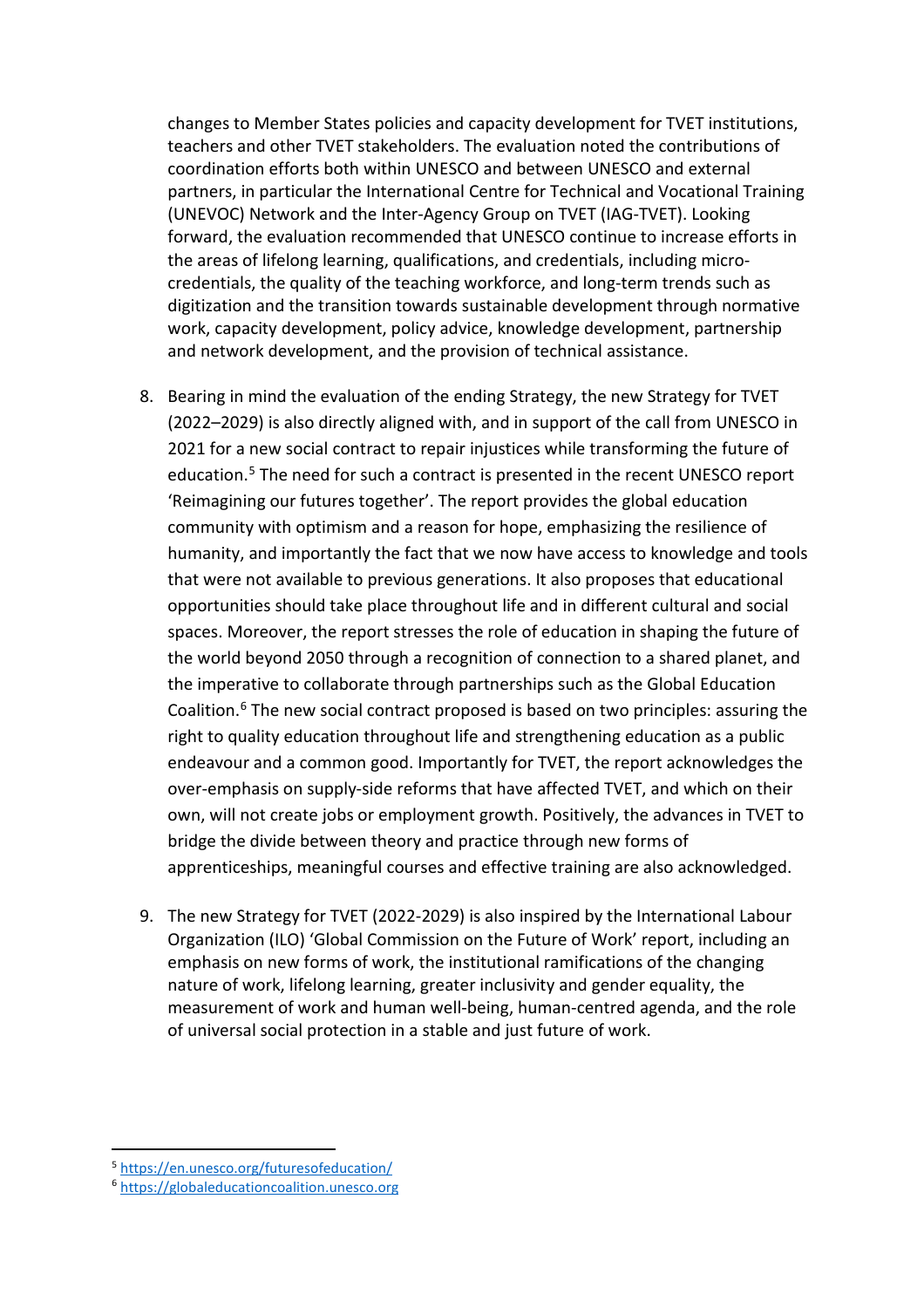## **Objective and main lines of action**

- 10. The Strategy for TVET 2022–2029 considers the need to accelerate progress towards the 2030 Agenda for Sustainable Development and it pays attention to UNESCO's global priority areas for Africa and gender equality, as well as the enhanced focus on youth and small island developing States (SIDS), as articulated in draft document 41 C/5. In particular, the Strategy acknowledges the need to respond with an inclusive and proactive approach to six key dimensions towards the SDGs:
	- a. *Economic recovery***:** The 2020 recession will have long-term impacts on learning and training, jobs, and economies. After contracting by 3.3 per cent in 2020, the global economy was projected in July 2021 to grow by 6 per cent in 2021 and 4.9 per cent in 2022. However, the recovery from COVID-19 will be uneven across countries and activity sectors and may manifest differently in different categories of workers. Key areas negatively impacted include varied access to education for children living with disabilities, increased levels of exclusion of girls in low-income countries, and the further marginalization of access to mother tongue instruction for young learners. Economic recovery prospects for 2021 and 2022 are highly uncertain, and the COVID-19 pandemic crisis has accelerated certain transitions in the world of work, adding layers of uncertainty regarding the skills and competencies that will be in demand after the pandemic.
	- b. *Technological change***:** Digitalization, automation, the advent of the fifth generation of mobile communication technology (5G) and rapid progress in artificial intelligence are leading to a fourth industrial revolution, captured by the concept of Industry 4.0. This will both destroy and create jobs on a massive scale, in ways that are particularly difficult to predict. The use of technology to support human rights will be necessary, with an explicit focus on inclusivity, avoiding encoding biases, and using technology for the common public good.
	- c. *Informality***:** Informal employment remains pervasive internationally and can no longer be considered a feature that will be replaced as economic development unfolds. Informal employment represents 61% of total worldwide employment, 68% in Asia and the Pacific and in the Arab States, and up to 86% in sub-Saharan Africa. Technological change is also challenging formal employment and its associated worker benefits, as in the 'gig economy'. Innovative approaches are emerging that can help extend social protection to informal workers and protect them from working poverty.
	- d. *Demographic transition***:** At the global level, the demographic transition from high to low birth and mortality rates is well under way. Yet continents and countries are at different stages of that transition. Contexts with a high percentage of youth require a continued, rapid expansion of education and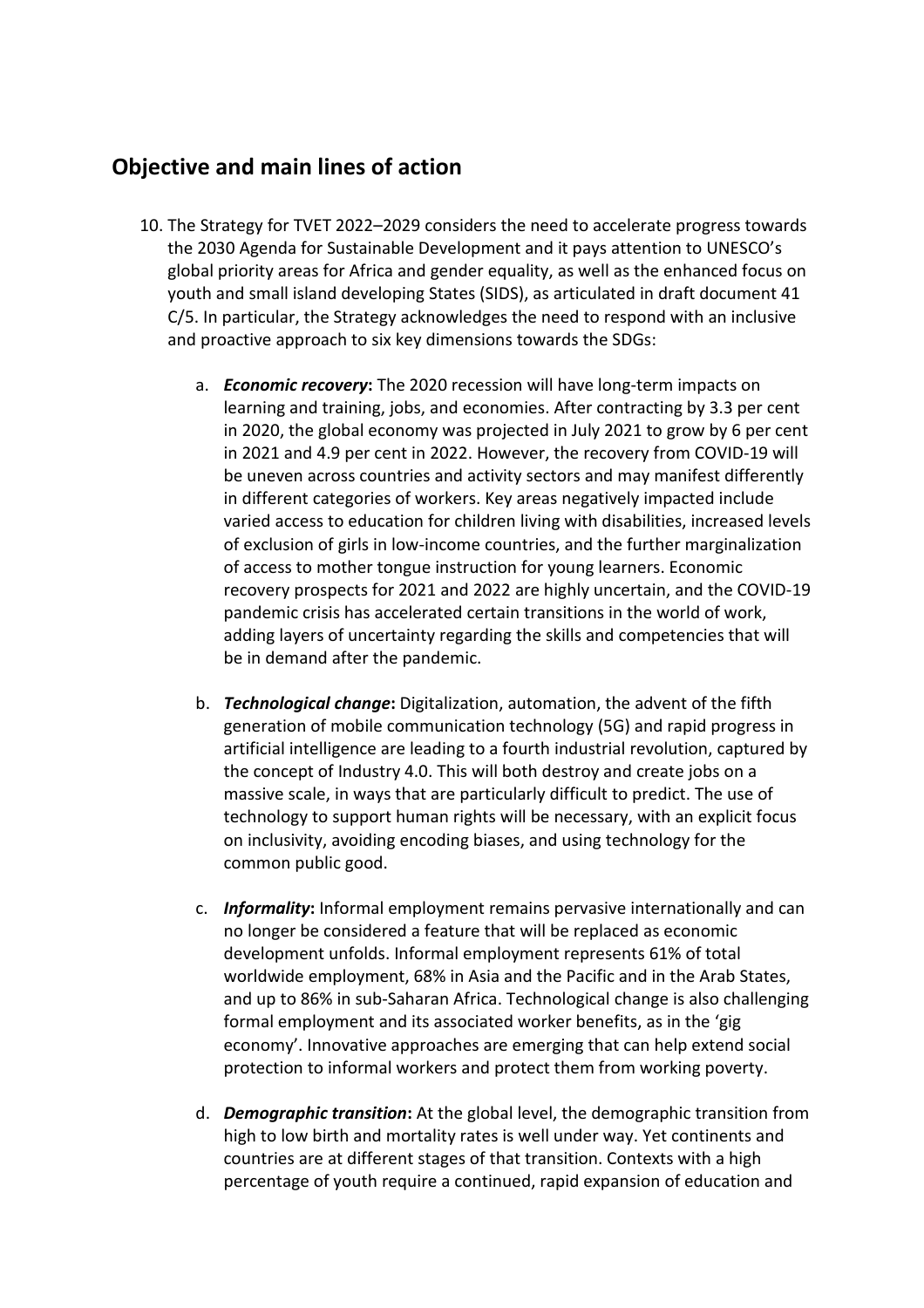training systems and job creation on a massive scale. Conversely, countries with shrinking cohorts of working-age citizens, growing elderly populations and higher life expectancy require skills development for senior workers.

- e. *Societal and political issues***:** Political instability, conflict and climate change, among other factors, are leading to large-scale migrations within and between countries. TVET is part of the social contract which should guarantee the right to education and decent employment, as well as promote intergenerational solidarity. Demands for more democratic, inclusive, and tolerant systems should be reflected in TVET and corporate governance. TVET systems also have a part to play in facilitating the integration of internally displaced people, refugees and migrants.
- f. *Green and sustainable economic transition***:** More effort is necessary to mitigate climate change, stop the loss of biodiversity, restore ecosystems and reduce pollution. According to the Intergovernmental Panel on Climate Change (IPCC), limiting global temperature increase to 1.5°C as expected by the Paris Agreement will require  $CO<sub>2</sub>$  emissions to decline by about 45 per cent from 2010 levels by 2030 and to reach net zero by 2050. This will require a rapid and radical transformation of the global economy. A transition to zero-emission economies will have an impact on technologies, production, goods and services, and result in an increased demand for workers with sustainability skill sets.
- 11. This Strategy sets out key policy areas and main lines of action for the period 2022 to 2029 that contribute to UNESCO's strategic objectives, the implementation of the Organization standard setting instruments, and the Strategy for Youth and Adult Literacy (2020–2025)<sup>[7](#page-4-0)</sup>.
- 12. The Strategy is formulated and executed within the parameters of the UNESCO Programme and Budget for 2022–2025 (41 C/5) that has been drawn up in the context of a global health emergency with multiple long-term consequences, and a strong emphasis on the Organization's fields of competence with a view to providing innovative and appropriate responses to contemporary challenges. Within these budget parameters, UNESCO will continue to promote skills development for empowerment and employability with attention to inclusion and gender equality, as well as to facilitate the transition to digital and green economies and sustainable societies by developing appropriate tools and guidelines and by providing capacity development support in line with the 2015 Recommendation concerning TVET. The areas of governance, financing, teachers and teaching, skills anticipation and recognition, digital skills development and employer engagement in education will be further strengthened through the Strategy for TVET for the period 2022 to 2029.
- 13. The Strategy is premised on the notion that TVET systems should be proactive and attractive in the way they adapt their training to the benefit of individuals,

<span id="page-4-0"></span><sup>7</sup> <https://en.unesco.org/themes/literacy/strategy>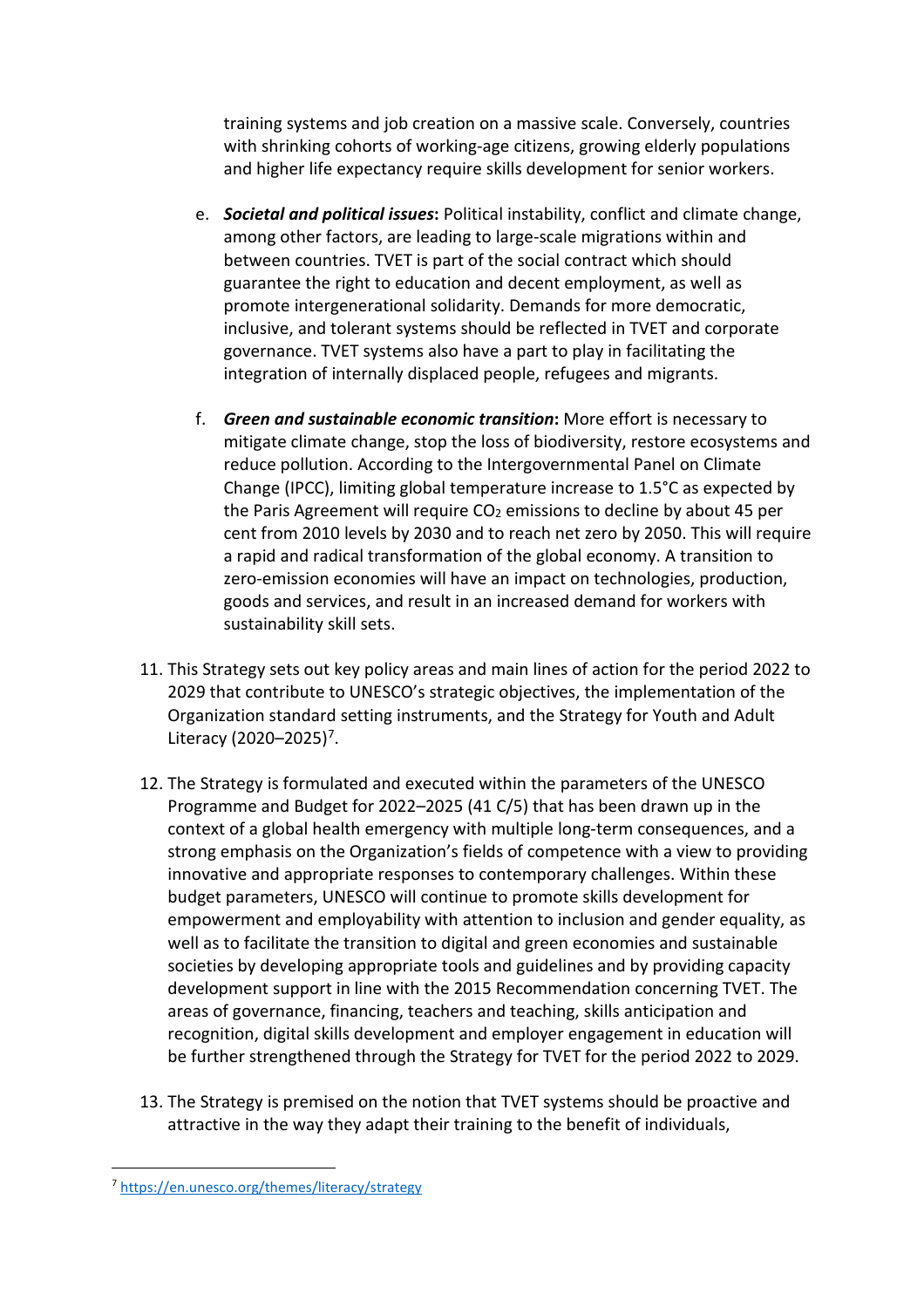economies, and societies in a future characterized by rapid change. The knowledge, skills and competences that young people and adults need to thrive in the world of work will evolve rapidly; these changes will affect, job-specific skills, foundation skills, transversal/soft skills, and more broadly the capacity to handle change and to engage in both local and global communities.

- 14. Within this context and in full alignment with SDG 4 to 'Ensure inclusive and equitable quality education and promote lifelong learning opportunities for all', the Strategy's aim is '*to support the efforts of Member States to enhance the relevance of their TVET systems and to equip all youth and adults with the skills required for employment, decent work, entrepreneurship, and lifelong learning, and to contribute to the implementation of the 2030 Agenda for Sustainable Development as a whole*'.
- 15. The expected results are formulated around three main lines of actions:
	- a. *Main line of action 1: Develop skills for all individuals to learn, work and live.* To respond to the shifting demands of society and the labour market, individuals will need to be lifelong learners and keep their skills up to date. TVET must offer lifelong learning opportunities for both women and men, with individualized and adaptative pedagogies, flexible learning modalities, pathways across types of education and training and across activity sectors, recognition, validation, and accreditation (RVA) of non-formal and informal learning, career guidance and counselling.
	- b. *Main line of action 2: Develop skills for inclusive and sustainable economies***.** TVET systems must supply the skills needed for inclusive and sustainable growth, in the context of the twin transitions to digital and green economies. This requires engagement with social partners, firms, and workers, as well as the timely collection and use of data on skills needs, based on a range of data sources including administrative data, surveys, and big data.
	- c. *Main line of action 3: Develop skills for inclusive and peaceful societies***.** Societies will be increasingly challenged by the multiple transitions affecting the world of work, which have major implications for the distribution of income and wealth, solidarity between social groups and between generations, and political organization. TVET systems must respond through transparent and inclusive governance, high efficiency, strong accountability, and the inclusion of education for sustainable development and global citizenship education. TVET must equip learners with the knowledge, values, skills and attitudes they need to understand their rights and empower them to engage and promote a just world of work and just societies.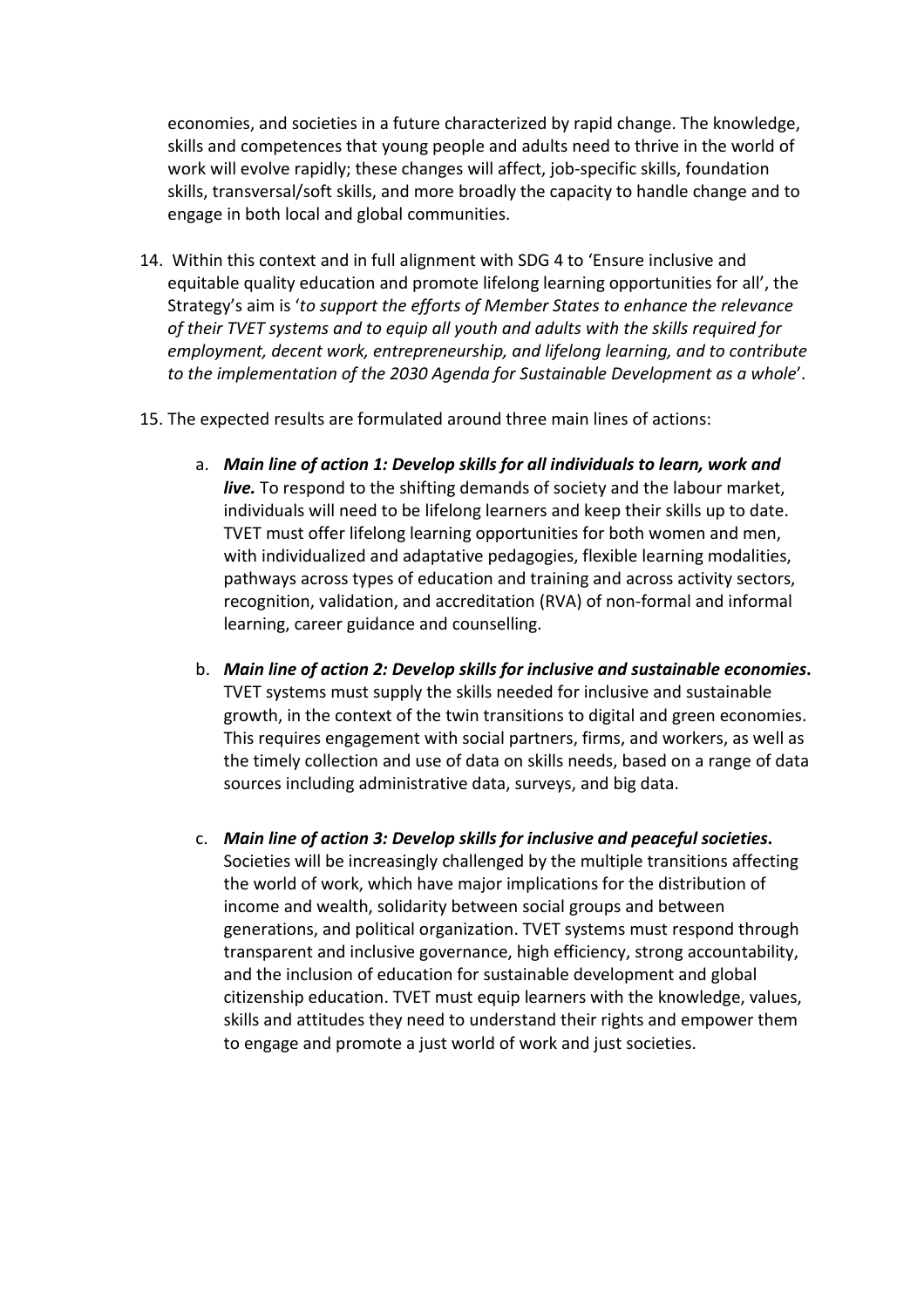### **Main line of action 1: Develop skills for all individuals to learn, work and live**

16. UNESCO will set a transformative TVET agenda to support countries to leave no one behind. It will focus on supporting countries in developing appropriate policies and strategies for skilling, upskilling, and reskilling in particular those most in need. The expected output will be achieved through policy support to countries in building lifelong learning pathways and developing targeted measures for inclusion and gender equality.

### *a. Build flexible lifelong learning pathways*

i. Building flexible learning pathways will focus on supporting the design and implementation of flexible and permeable education and training systems to make TVET attractive and enable learners to move within and across education, training, and employment. UNESCO will also support Member States in establishing lifelong learning entitlements, in particular for youth, workers and senior citizens. As well, it will support actions facilitating the mobility of learners, within and cross-country recognition of learning experiences and outcomes. UNESCO, including through the UNESCO Institute for Lifelong Learning (UIL), will further participate in, lead and support the continuation of collaborative initiatives focusing on new forms of certification, qualifications and competencies including reforms of qualification systems and adoption of new credentialing ecosystems with micro-credentials and digital credentials at the centre. To achieve this output, UNESCO's actions will include: the update and further development of the work on lifelong learning entitlements conducted in cooperation with ILO; the implementation of the Bridging Innovation and Learning in TVET (BILT) project<sup>[8](#page-6-0)</sup> implemented by the UNESCO-UNEVOC International Centre; the operationalization of the World Reference Levels of learning outcomes; the continuation of the inter-agency collaboration with the European Center for the Development of Vocational Training (CEDEFOP) and the European Training Foundation (ETF) to produce the global inventory to map the global landscape of qualifications frameworks and recognition of qualifications within and across countries; and development of global quality guidelines for micro-credentials, including common definitions and principles, in partnership with organisations such as CEDEFOP, the Organization for Economic Co-operation and Development (OECD) and the Groningen Declaration Network (GND).

<span id="page-6-0"></span><sup>8</sup> For 2022–2025, BILT is designed to promote networking, partnerships, and dialogue in three regions, Europe, Africa and Asia-Pacific, to foster an exchange of knowledge and innovative practice.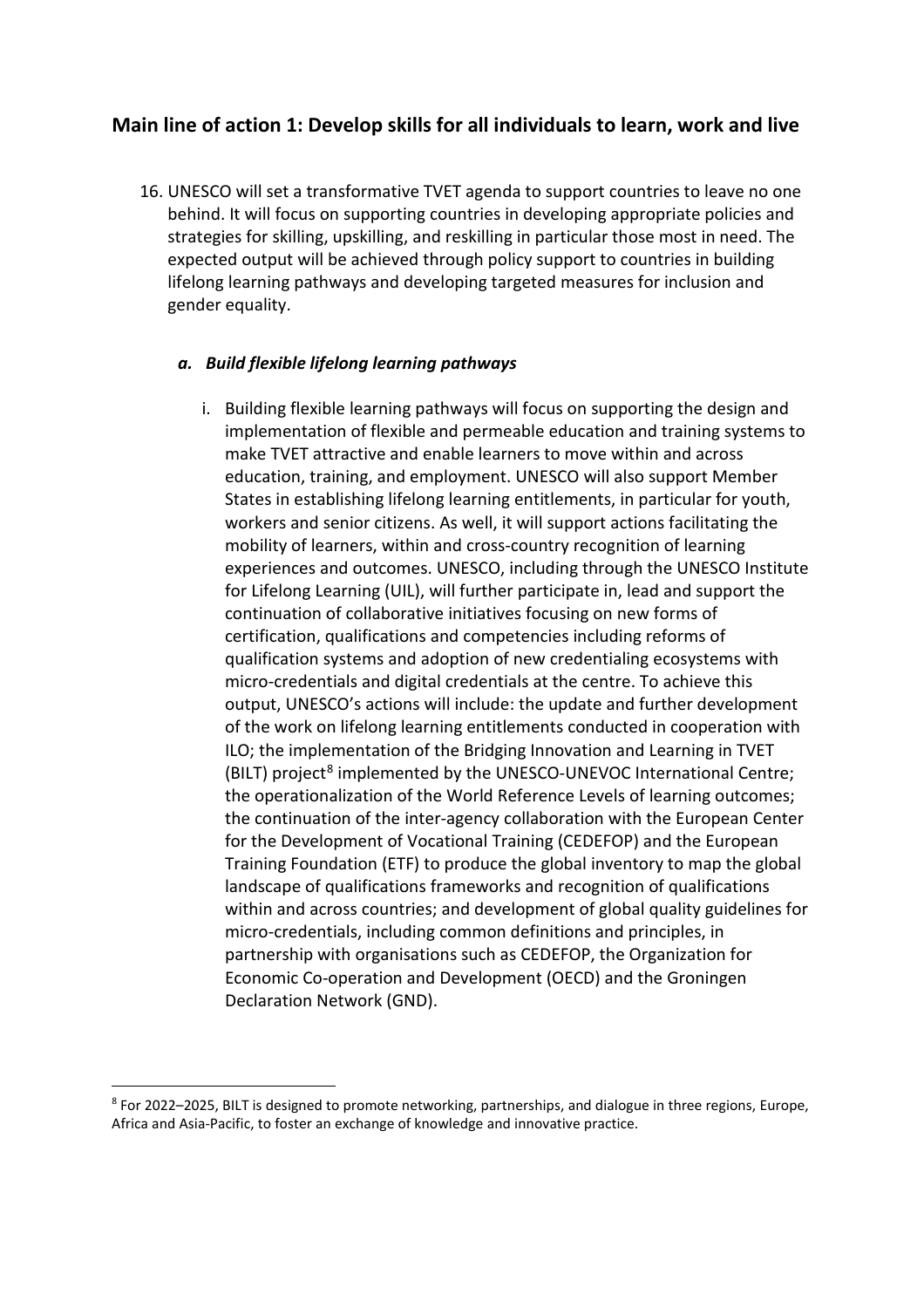- ii. Micro-credentials, digital credentials and other alternative credential forms are increasingly offered by TVET providers, as well as industry and third sector partners. UNESCO will prepare an international quality framework for micro-credentials, including an internationally agreed definition, standards for quality assurance, and principals for stacking and interoperability.
- iii. Previous UNESCO initiatives have been developed to support the mobility of workers and particularly migrants, including the cooperation with the ILO and the International Organization for Migration (IOM) and UIL's ongoing work in the field of RVA for refugees and migrants, aimed at enhancing systems in countries for the recognition of non-formal and informal learning of migrants and refugees. In particular, the UNESCO Qualifications Passport for refugees and vulnerable migrants<sup>[9](#page-7-0)</sup> plays a role in enabling migrants to access education and training as well as work opportunities, and the World Reference Levels tool supports authorities, institutions, employers and individuals to understand, compare and recognize skills, qualifications, credentials and learning achievements across borders. The new Strategy will support these initiatives to expand their reach and impact through technical assistance, advocacy, sharing of practices and capacity development.

### *b. Develop targeted measures for inclusion and gender equality*

- i. Under the previous Strategy for TVET 2016–2021, UNESCO supported the development of guidelines and the sharing of promising policy measures and solutions to support countries that are facing difficulties integrating disadvantaged groups in their TVET systems. UNESCO will support further policy development and will provide policy advice and capacity development to national TVET systems to offer equitable access to skills development for jobs, apprenticeship, entrepreneurship and economic opportunities. UNESCO will assist Member States in developing policies that are inclusive of populations that historically have had limited access to skills, for example women and girls, people belonging to disadvantaged social groups, people living in remote rural areas or urban slums, people living with disabilities, refugees or internally displaced people.
- ii. To promote gender equality in and through TVET, UNESCO will support Member States in mainstreaming gender equality when reviewing and developing TVET policies, strategies and programmes, so that gender equality considerations positively influence policy priorities and spending patterns. This will be guided by the UNESCO Strategy for gender equality in and through education 2019-2025 and the 'Her education, our future' initiative, with a view to strengthening education and TVET systems to be gender-transformative and promote gender equality, and empowering girls and women through education.

<span id="page-7-0"></span><sup>9</sup> <https://en.unesco.org/themes/education-emergencies/qualifications-passport>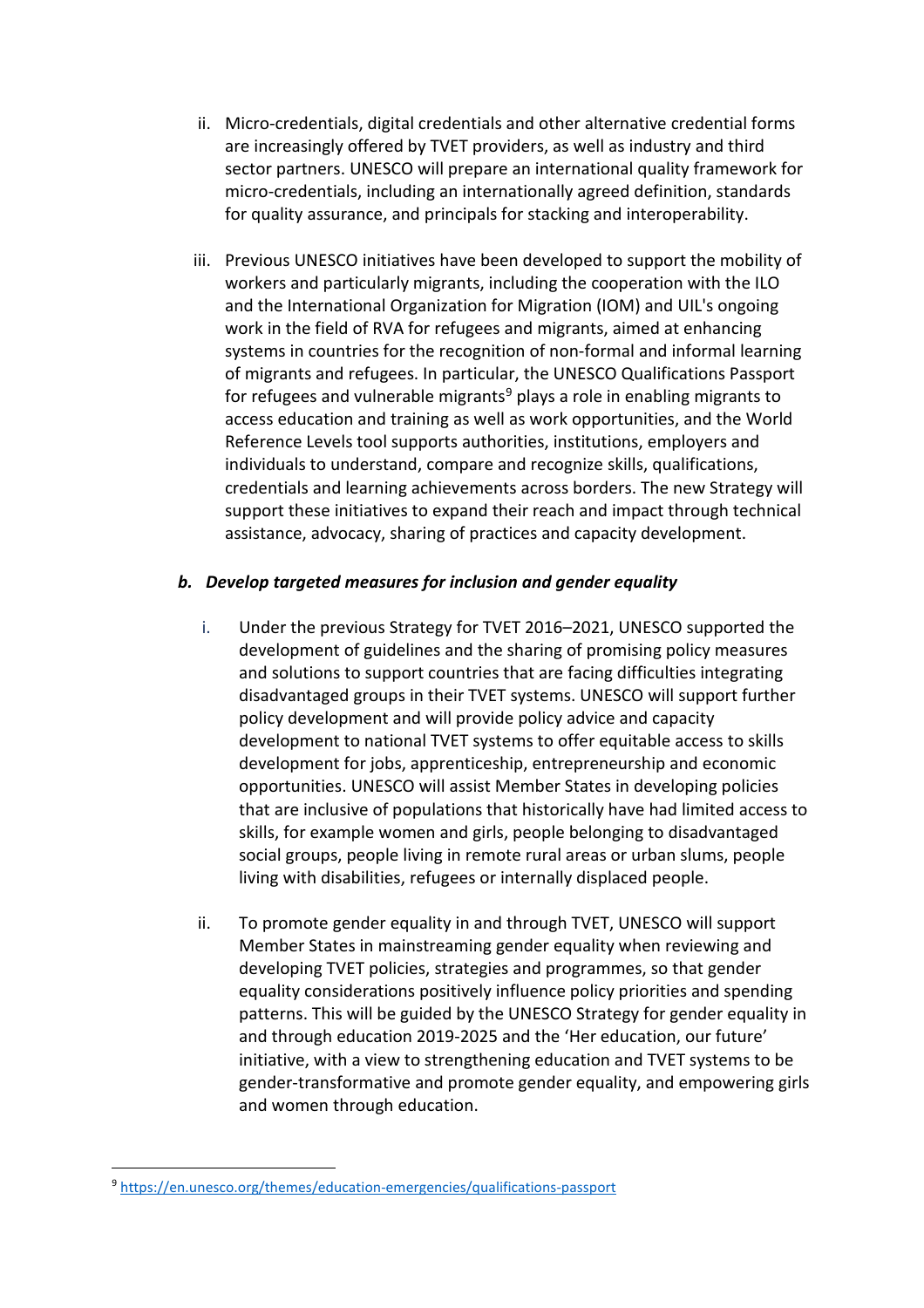iii. UNESCO will strengthen its targeted measures, provide policy advice and organize awareness-raising campaigns for inclusion and gender equality, and the impact these have on women and girls in TVET. This will include: the provision of technical advice and knowledge exchange opportunities with a view to mitigating the impact of climate change on gender inequality on TVET among the most poor and marginalized, including those dependent on subsistence agriculture; reducing the perpetuation of occupational segregation between men and women; enhancing the participation of women in digitalization and STEM-related fields; and ensure an explicit consideration of gender equality in TVET curricula and gender sensitivity of teachers to remove gender stereotypes. These activities will be implemented in part by building on the recent achievements such as the 'Beijing +25 generation equality begins with adolescent girls' education' report, which called for strengthened commitments to adolescent girls' education, and the 'I'd Blush if I could' report, which sparked global interest in gender bias in artificial intelligence.

### **Main line of action 2: Develop skills for inclusive and sustainable economies**

- 17. The development of skills within a lifelong learning perspective is crucial for inclusive and sustainable growth, productivity and innovation. Transitions to digital transformations and greening are driving deep changes. Economies can only grasp emerging opportunities if learners develop the right skills and competencies.
- 18. The COVID-19 pandemic has had a profound impact on economies and millions of people have lost their jobs or experienced significant income loss. Many will need to upskill to keep their jobs, while others will move to new jobs in a different sector of the economy. All will navigate new job markets. However, dysfunctions in the labour market predated the COVID crisis, including high youth unemployment, skills mismatch and informalities in some contexts, and these phenomena will continue to affect economies. The expected outputs in this Main Line of Action will be achieved through support to Member States in identifying skills required for the transition to digital and green economies, delivering TVET to address unemployment in particular youth unemployment, and reducing the gender skills gap by enhancing Science, Technology, Engineering and Mathematics (STEM) skills, green skills and competencies for sustainable development, entrepreneurial and 21<sup>st</sup> century skills, supporting the teaching workforce and TVET institutions to foster quality, promoting innovation, and reinforcing governance and unlocking investments in skills.

### *a. Identify the skills required for transition to digital and green economies*

i. UNESCO will support its Member States to analyse their changing economies and to develop the capacity to identify and anticipate skills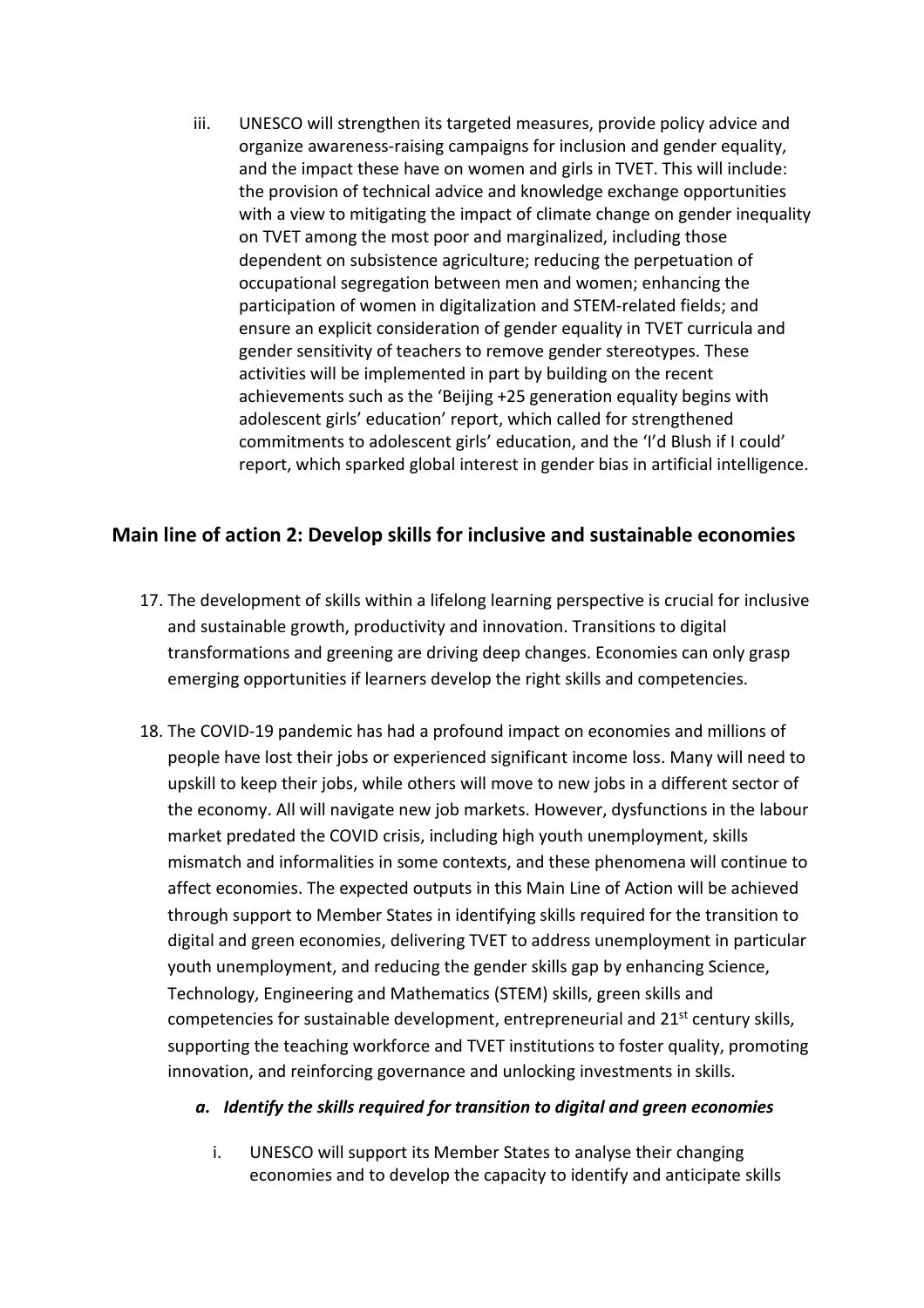requirements to inform TVET policies, strategies and programmes. UNESCO will support Member States to align their skills agendas with economic transitions and labour market needs, and to exploit opportunities in the private sector to express skills needs, invest in skills, offer work-based learning, and recognize, certify and value the skills acquired through education and training.

- ii. UNESCO will support Member States to meet demands for skills from different economic sectors: advanced, 'gig', local and global value chains, informal economies, and rural livelihoods.
- iii. The above will be achieved through support to Member States in the development of labour market-oriented skills intelligence, including at regional and sectoral levels, building upon UNESCO's work on skills forecasting and anticipation, data analytics and sectoral skills analysis. The combination of information, counselling, and career guidance to learners with skills intelligence facilities will be supported.
- iv. Together with partners, a 'global skills tracker' will be developed for documenting skilling, reskilling and upskilling programmes, and the training and work trajectories of young people that received such skilling opportunities until 2029, with a particular focus on gender equality. The tracker will be piloted internationally, including in sub-Saharan Africa, where large numbers of young people are entering the labour market.
- v. Together with partners in the private sector and civil society, and building on UNESCO-UNEVOC's work on greening TVET, UNESCO will develop a global skills taxonomy and guidance framework for the development, assessment, validation and recognition of green skills in TVET in line with the framework for implementation of the education for sustainable development and the Berlin Declaration.<sup>[10](#page-9-0)</sup>
- vi. Green skilling is recognized as important to align the capacities of individuals with systems change towards sustainability. UNESCO will, specifically through UNESCO-UNEVOC International Centre, promote and support initiatives that support the development of flexible lifelong learning pathways for formal and informal occupations and jobs related to green skills.

### *b. Deliver TVET to address youth unemployment and meet demands for inclusive digital and green transitions at the workplace, online and other learning settings*

i. UNESCO will reinforce its programmes to address youth unemployment by supporting Member States in engaging youth as change makers,

<span id="page-9-0"></span><sup>10</sup> <https://en.unesco.org/sites/default/files/esdfor2030-berlin-declaration-en.pdf>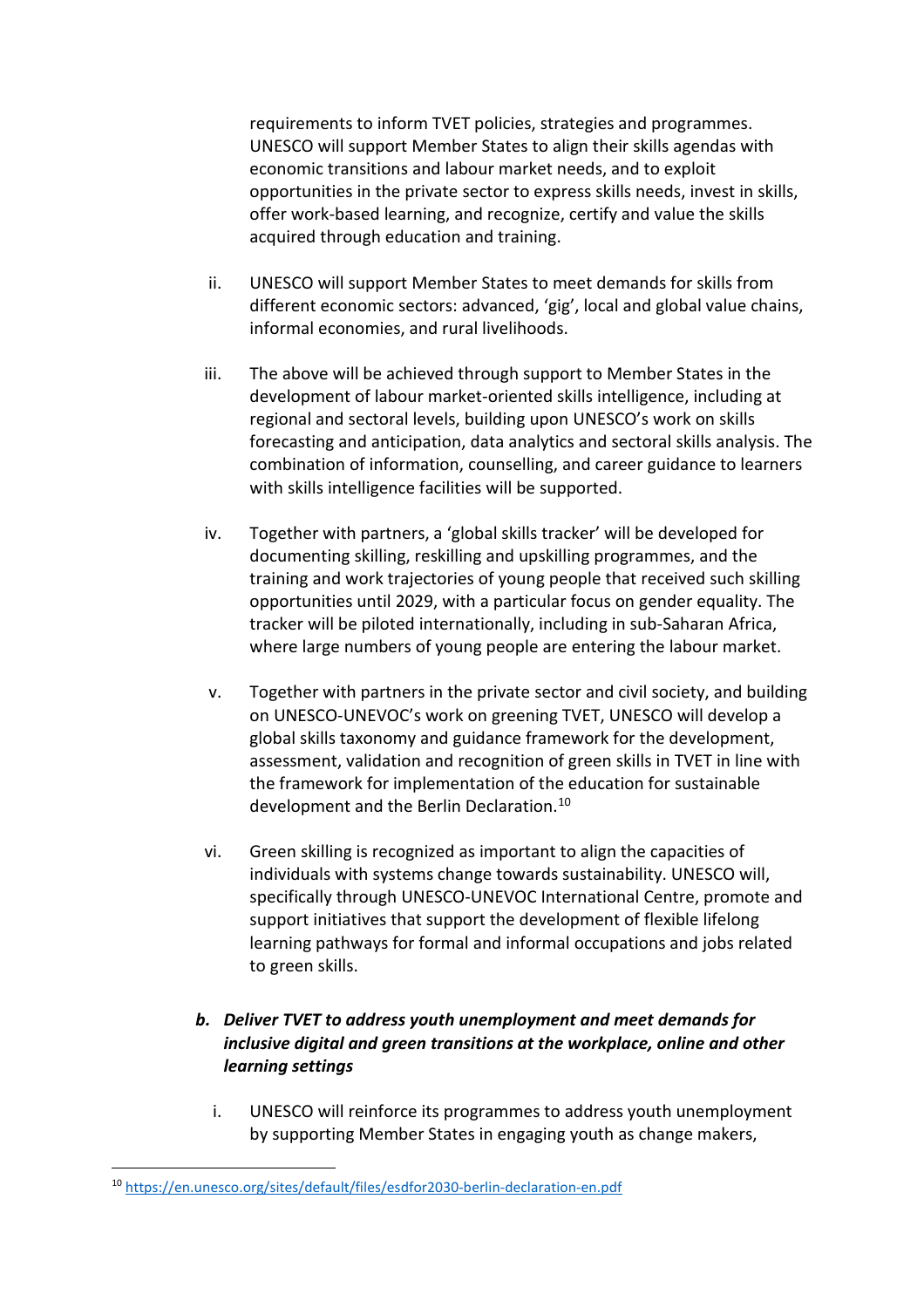promoting entrepreneurship ecosystems, TVET at tertiary level, workbased learning in particular apprenticeships, focusing among others on foundation and transversal skills acquisition.

- ii. UNESCO will also support continuing training and professional development within a lifelong learning perspective. These will cover the initiatives supported by the Global Skills Academy for upskilling and reskilling workers and new initiatives to enable companies to become learning organizations that contribute to education and training of young generations and promote lifelong learning for their employees. UNESCO will also build on the International Conferences on Adult Education (CONFINTEA) VII recommendations.
- iii. UNESCO will continue to support countries in digitizing and greening TVET, leveraging the work and tools already available, and develop new tools and frameworks. UNESCO will support countries in digital transformations of TVET and the development of skills for digital economies and digitally supported delivery, including hybrid and online TVET learning, developing learning and information management systems and TVET education resources. In particular, the Pan-African Initiative for Digital Transformation of TVET and Skills Development Systems in Africa will be taken to scale in Africa and in other regions.
- iv. UNESCO will build, expand and develop further its work on education for sustainable development and greening TVET to support Member States' reforms of their TVET policies and programmes, and to build basis for green transition of economies within their ecological boundaries. In particular, UNESCO-UNEVOC tools will be used for: greening the curricula and training; greening qualifications and related credentials; green campuses; teacher training; and engagement with labour market and communities to promote knowledge, skills, values and attitudes for sustainable development. Through UNESCO-UNEVOC International Centre, an online greening learning programme will be launched and a platform will be provided to share approaches to help embed green skills in curricula and training regulations.

#### *c. Enhance STEM skills and foster entrepreneurial and 21st century skills*

i. In response to the important and growing role of STEM in social and economic life, UNESCO will support Member States to identify new skills required in the labour market, including in the area of advanced digital skills and nurturing of entrepreneurial skills and mindsets, and integrating them into the skills development and TVET systems. Having STEM competencies is an enabler for the acquisition of critical thinking, problem solving, and innovation skills which are demanded by employers and industries. UNESCO will mobilize expertise on STEM to map out STEM competencies and qualifications from key industry sectors, such as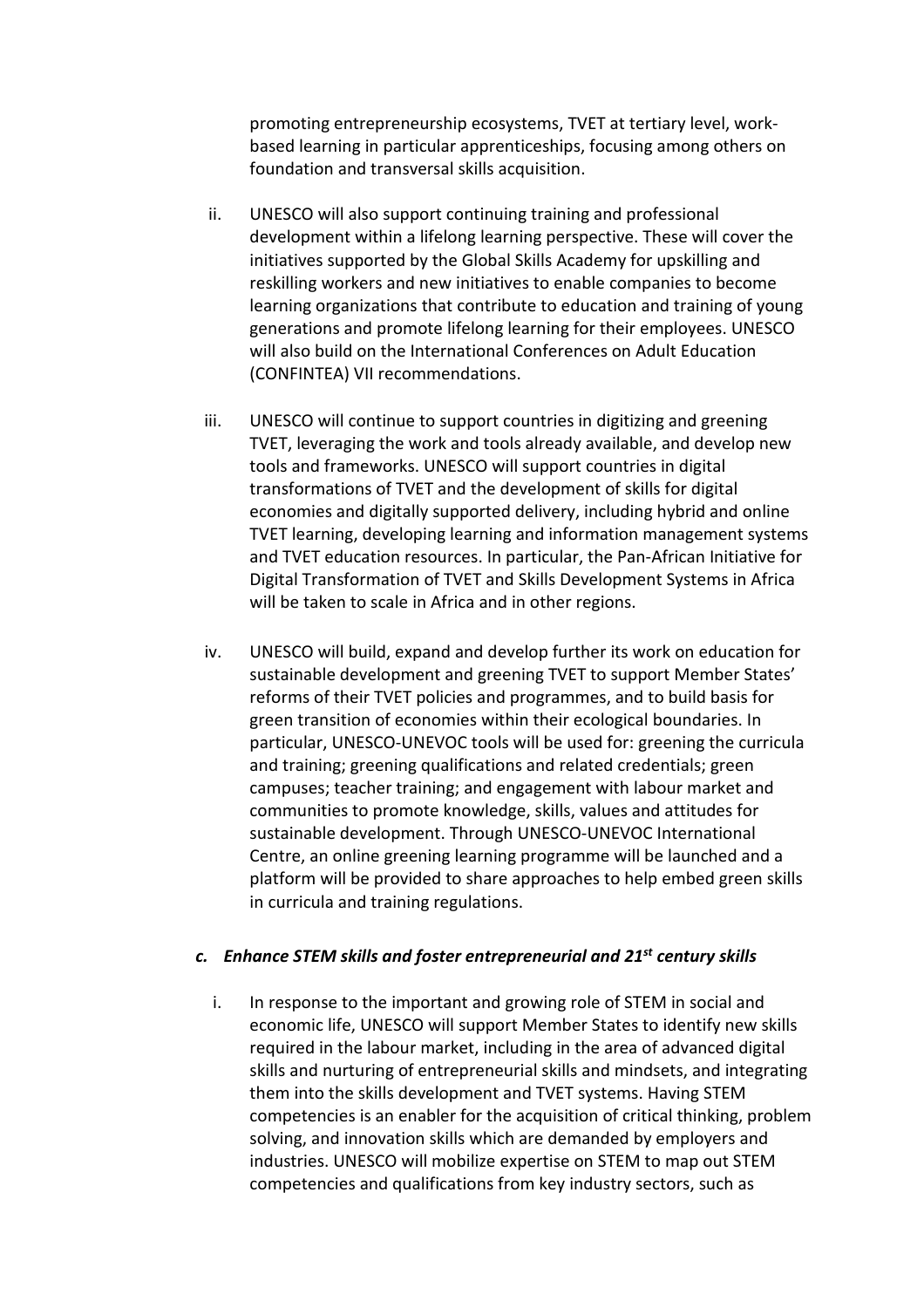Information, Communication, and Technology (ICT), agriculture, construction, automotive, and metals and engineering, with a view to integrating STEM-oriented training into the skills and TVET systems. Relevant tools, such as a STEM-related skills taxonomy, technology-based teaching methodologies and learning design frameworks, will be developed to facilitate the integration of STEM-related subjects into skills and TVET systems by the Member States. UNESCO will also support Member States in the sharing of good practices in updating and implementing STEM-related qualifications and curricula on TVET.

### *d. Support the teaching workforce and TVET institutions to foster quality, innovation and excellence*

- i. TVET teaching should be further professionalized in particular as a collaborative endeavour and TVET teacher training institutions should plan, organize, deliver and evaluate pre-service and in-service teacher training and professional development within a lifelong learning perspective.
- ii. UNESCO will support capacity development of decision makers and leaders of institutions responsible for the training of teaching staff and managers, for example through UNESCO-UNEVOC's TVET Leadership Programme, to support TVET systems to adjust to new training modalities, including through digital technologies, which offer personalized, adaptive and flexible learning. UNESCO will leverage the Global Teacher Campus to organize TVET teacher training with focus on digital and hybrid learning skills.
- iii. UNESCO will support Member States, in particular through the UNEVOC Network, to transform TVET institutions to become agile to the current and future disruptions, drive innovation and become resilient. This will consist of direct support to UNEVOC Network members through capacitybuilding, peer learning and knowledge-sharing.

#### *e. Reinforce governance and unlock investment*

i. UNESCO will support Member States in creating national, regional and sectoral stakeholder platforms to facilitate private sector participation and communication between the world of education and the world of work. At the global level, UNESCO will regularly organize a UNESCO Businesses Forum to advance dialogue and advocacy with the private sector for inclusive skills development and financing, building on the partnership with the private sector through the Global Skills Academy under the Global Education Coalition.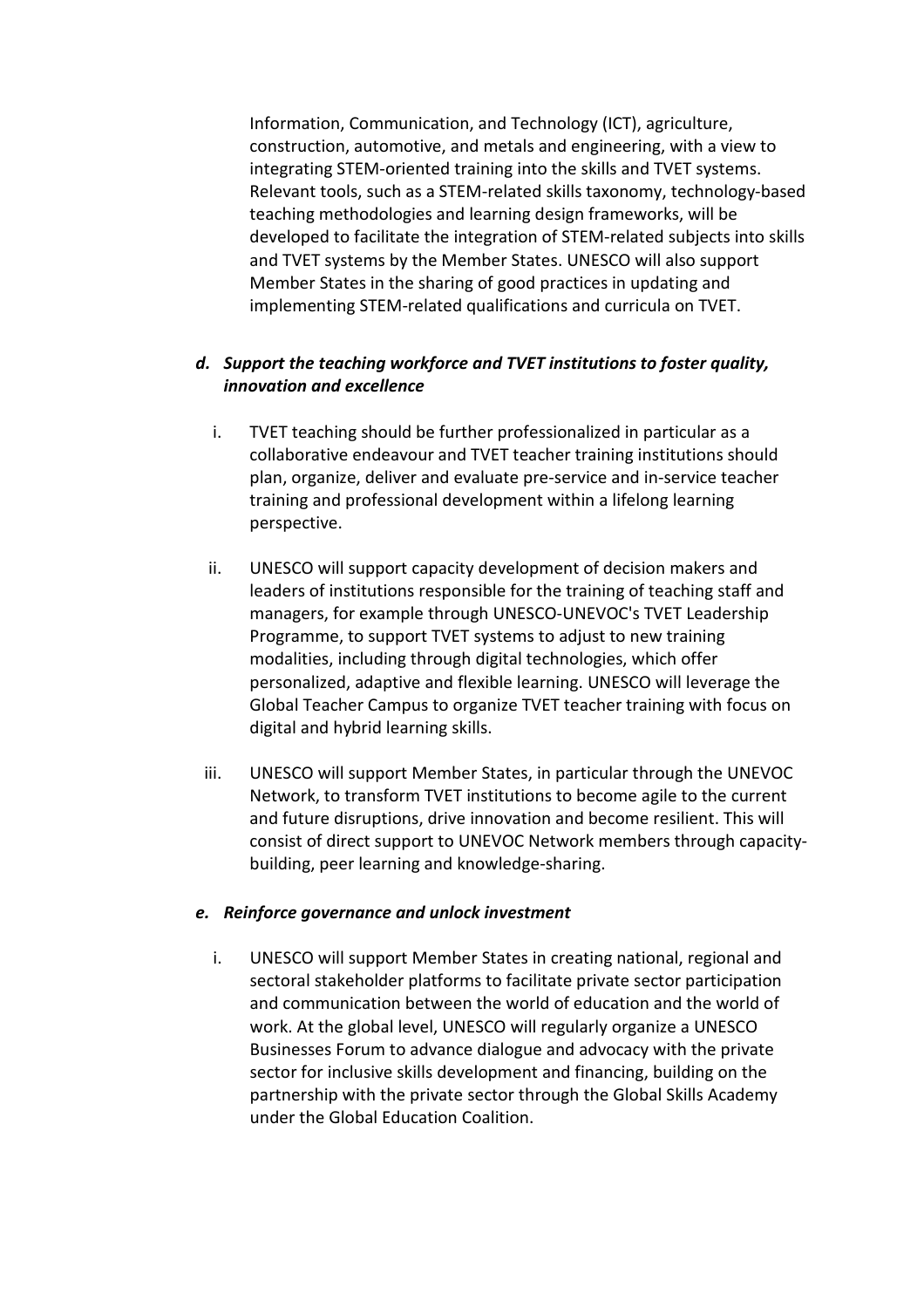ii. Building on the Paris Declaration of the 2021 Global Education Meeting to support and advocate for efficient and equitable investment in TVET and skills development, UNESCO will research international experience in setting-up and governing training funds and examine how fiscal frameworks can contribute to supporting education and training including financing lifelong learning entitlements. UNESCO will also assess innovative financing mechanisms that can trigger additional investments in skills, including new forms of public-private partnerships and outcomes-based contracting. The results will be shared with Member States through policy reviews, peer learning and capacity-building.

### **Main line of action 3: Develop skills for inclusive and peaceful societies**

19. UNESCO will support its Member States in introducing skills development programmes that teach youth and adults about their rights and the rule of law, equip them with a strong ethical compass and empower them to become champions for justice in their workplaces and communities. The expected outputs will be achieved through support to Member States in integrating rights-based education and lifelong learning for global and participatory citizenship, and promoting TVET institutions as places for social integration and cohesion.

### *a. Integrate rights-based education for global and participatory citizenship*

- i. UNESCO will support the renewal of curricula and training content, skills and pedagogies, including problem-based education, collaboration and civic competencies, scientific and digital and information literacy, skills in the arts and creativity, knowledge of labour law, social and emotional well-being and sense of global solidarity. UNESCO will support the integration of global citizenship education as well as education for sustainable development into TVET policies and programmes.
- ii. TVET and skills development can play a part in alleviating concerns such as political disengagement, social unrest, prejudice, and discrimination. UNESCO will foster youth engagement in the co-creation of policies and programmes and support the development of more participatory governance within institutions and programmes (associating students/trainees, their families, and young people's organizations, etc.), building on the practices and lessons learned from the relevant extrabudgetary projects such as Youth Employment in the Mediterranean (YEM) and Better Education for Africa's Rise (BEAR). At the global level, UNESCO will promote dialogue with young people through the Global Youth Forum.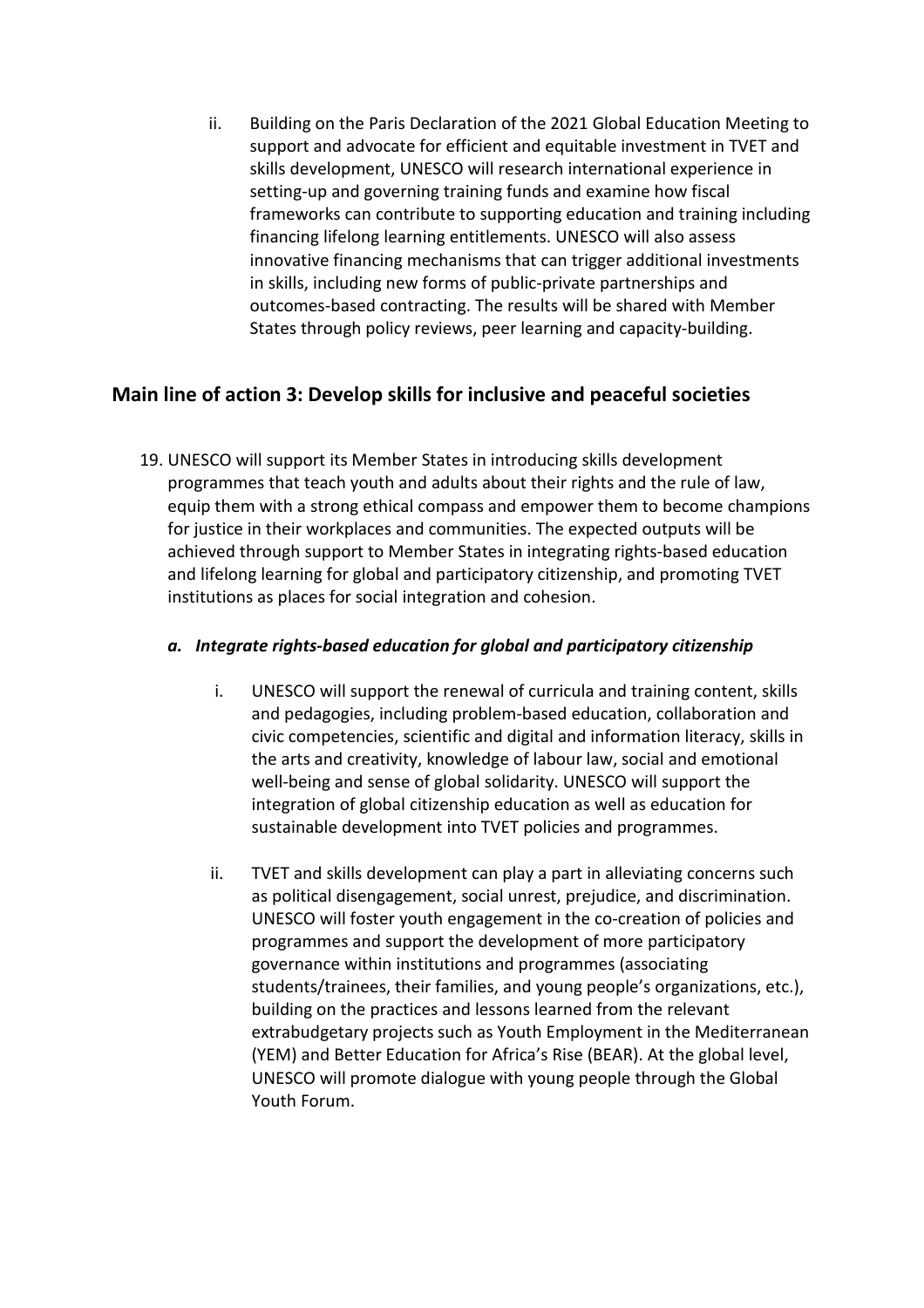### *b. Promote TVET institutions as places for social integration, cohesion and green citizenship*

i. TVET institutions should be promoted as places that bring diverse groups of people together and expose them to challenges and possibilities not available elsewhere. TVET institutions' architectures, spaces, timetables and student groupings should be redesigned to encourage and enable individuals to work together, and to become exemplars of social integration and cohesion, sustainability and carbon neutrality. UNESCO will map, document and share promising practices in leveraging TVET and TVET institutions for social integration of disengaged and marginalized youth in particular youth Not in Education, Training and Employment (NEETs). Through UNESCO-UNEVOC International Centre, knowledge exchange platforms for climate change advocacy and mutual learning will be created and training on the development of greening TVET institutional action plans will be organized by targeting key TVET institutions. Moreover, practices of TVET institutions catering for the skills development of migrants and disadvantaged youth will be collected, analysed and shared with a wide range of TVET stakeholders.

# **Cross-cutting interventions**

20. UNESCO will adopt a range of modalities of cross-cutting interventions including policy learning, data-collection research and analysis, international normative instruments and networking.

### *a. National, regional and global policy learning*

i. UNESCO will support situational analyses of TVET policy, including TVET policy reviews and policy development, within a lifelong learning perspective. The organization will champion systemic TVET policy development at the country level through its TVET Policy Review and Development Guide, and its operationalization through new guides, modules and tools. The approach will be based on demand from Member States and will leverage other United Nations organizations active in the field, in particular the ILO, as well as other multilateral and bilateral development partners. Priority areas will include learning pathways (including pathways among informal, non-formal and formal education), the recognition and certification of skills, governance and funding. Policies should not only organize TVET provision for young people but offer lifelong learning opportunities for adults and the elderly.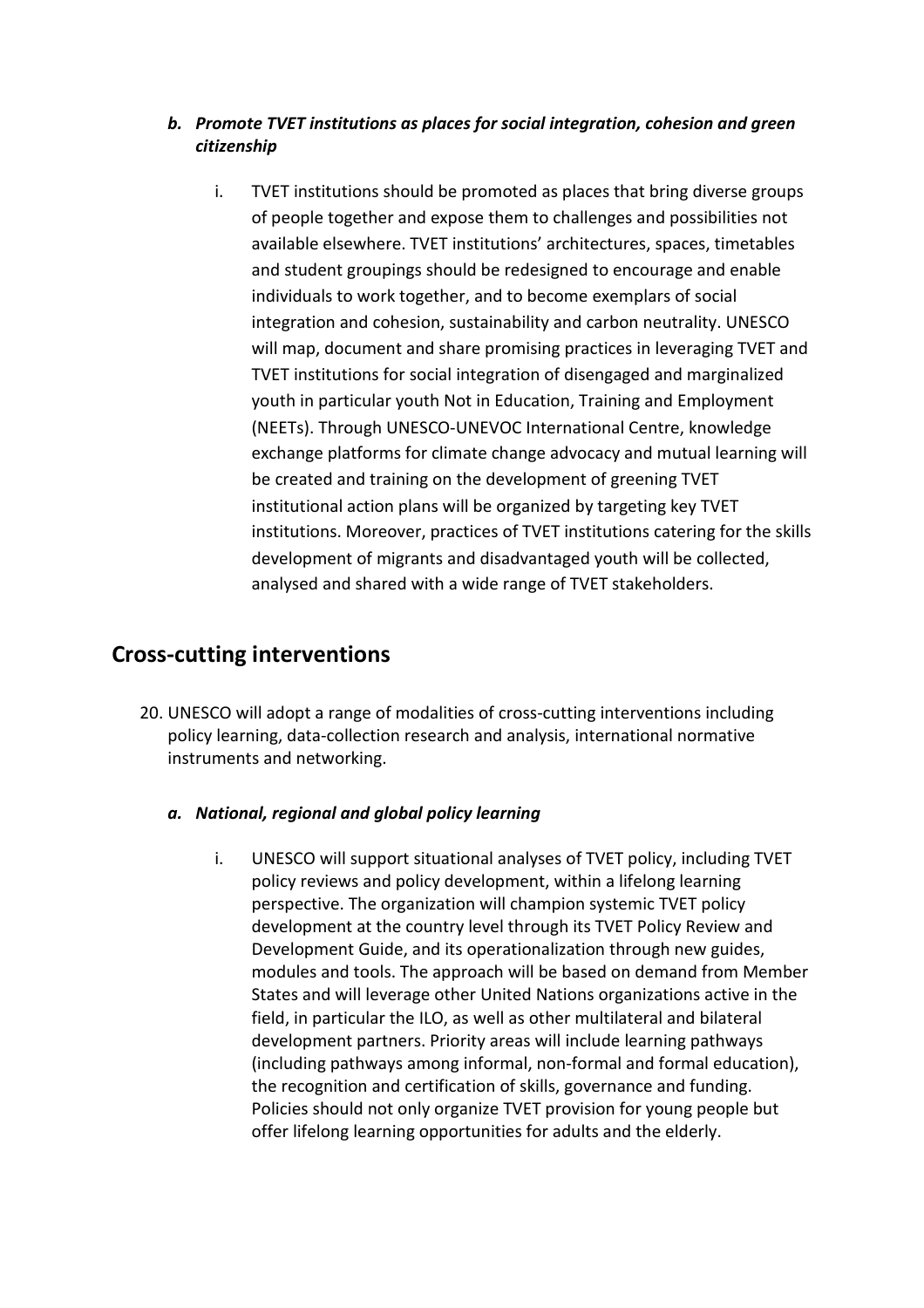- ii. UNESCO will support the emergence of regional TVET agendas including cross-country recognition of skills and qualification frameworks, peer learning and knowledge-sharing. This will be conducted in partnership with regional economic communities.
- iii. UNESCO will build on the TVET country profiles prepared by UNESCO-UNEVOC International Centre to create a repository of TVET policies and strategies, to be hosted by UNESCO-UNEVOC; UNESCO will also support the monitoring and evaluation of these policies and strategies.
- iv. UNESCO will seek to cooperate on and expand regional policy dialogue platforms such as the European Union's Refernet platform, as well as UNESCO-IIEP's Planipolis platform to inform decision-making, conduct benchmarking, bring synergies, facilitate advocacy and promote accountability. UNESCO will continue to accelerate the implementation of regional initiatives such as the Pan-African Initiative for Digital transformation of TVET in Africa.
- v. The Global Teacher Campus (GTC) launched by UNESCO in the context of the Global Education Coalition will contribute to Member States' efforts to equip teachers with digital skills and pedagogies and will reinforce the role of the UNEVOC Network to promote reforms of TVET teacher training policies and systems.
- vi. Several extrabudgetary projects will be continued and expanded, including the Capacity Development for Education Programme (CapED), the Better Education for Africa's Rise (BEAR) project, the Bridging Innovation and Learning in TVET (BILT) project and UNESCO-China Fundsin-Trust (CFIT) project. Through the CapED programme, active since 2003, UNESCO provides targeted assistance and reinforces national capacities to undertake evidence-based national education reforms. In particular, CapED's thematic focus area 'Fostering Skills for Life and Work' contributes to the implementation of UNESCO's TVET Strategy. TVETrelated policy and institutional capacity development support is currently being provided to Benin, Liberia, Madagascar, South Sudan, Sudan, Togo and Afghanistan. In 2022, the BEAR project will continue to promote TVET in Eastern Africa – Ethiopia, Kenya, Madagascar, Tanzania and Uganda by improving the relevance, quality and perception of national TVET systems. Furthermore, jointly with the Republic of Korea, UNESCO will consider the possibilities for expanding the BEAR initiative to support and strengthen the TVET systems across countries in Western Africa. The CFITfunded project on Higher Technical Education in Africa for a Technical and Innovative Workforce will enhance the capacity of higher education institutions in Africa in the field of technical education in addressing skills mismatch between higher education and industry by strengthening linkages between HEIs and industry and enhancing labour marketoriented teaching and competency-based learning. The BILT project,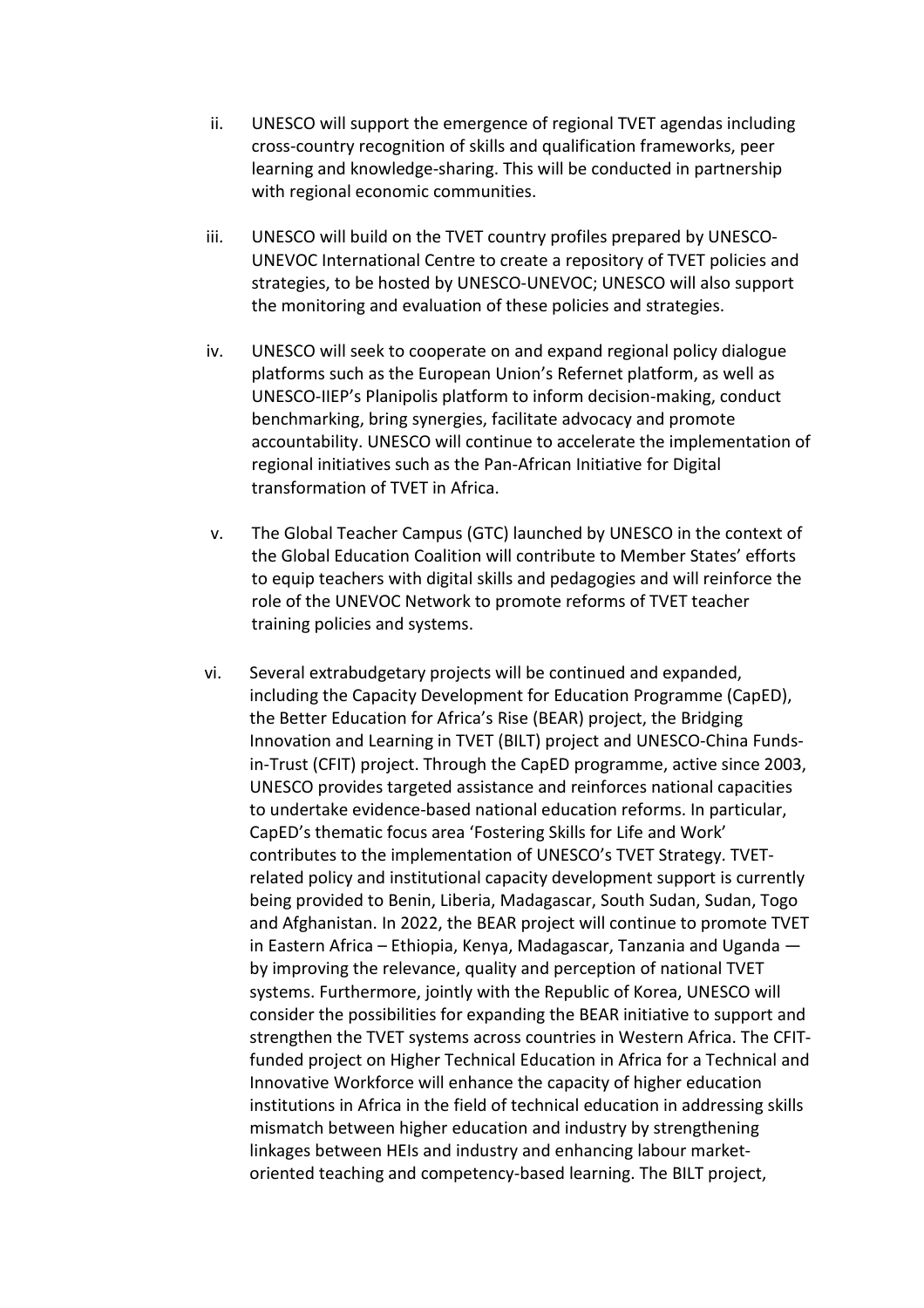supported by the German Federal Institute for Vocational Education and Training (BIBB) and sponsored by the German Federal Ministry of Education and Research (BMBF), support TVET stakeholders to address current challenges in TVET systems, appearing due to technological, social, environmental and workplace changes. BILT leverages UNESCO-UNEVOC Network to offer opportunities for collaboration and peer learning between Europe, Africa and Asia and the Pacific. UNESCO will also continue to accelerate the implementation of the TVET project for rural development funded by the European Commission in Uzbekistan.

### *b. Data collection, research and analysis*

- i. UNESCO will conduct research and support Member States in collecting and analysing data on TVET programmes and their outcomes, exploiting digital information, including big and open data, as well as in supporting the development of systematic data-collection and management systems on TVET.
- ii. A framework of key indicators will be developed by the UNESCO Institute for Statistics (UIS) and other expert institutions and organizations, including the members of IAG-TVET, to improve the ability of Member States to monitor progress towards relevant SDGs and related targets on skills development.
- iii. UNESCO will conduct research and support Member States to develop policies and practices for the ethical and effective use of data in the governance, management and delivery of education and skilling initiatives. UNESCO will reinforce initiatives such as the Global Education Coalition's pledge for the protection of learners' personal information, privacy and security and the RewirEd Declaration on Connectivity for Education. The education sector has traditionally been mindful of the rights of young learners, but less so of the vulnerability of lifelong learners, including TVET learners, in particular in increasingly digitized education and training directly associated with their personal data. New privacy laws have gained traction across the globe and their application and interpretation within education settings requires more attention. UNESCO will provide technical support and advice to the Member States to facilitate the implementation of these processes, with a strong emphasis on the development of 'privacy by design' education management information systems, learning platforms and resources.

#### *c. Normative instruments*

i. UNESCO has two TVET-specific normative instruments: The Convention on Technical and Vocational Education (1989) and the Recommendation Concerning TVET (2015). Several other normative instruments include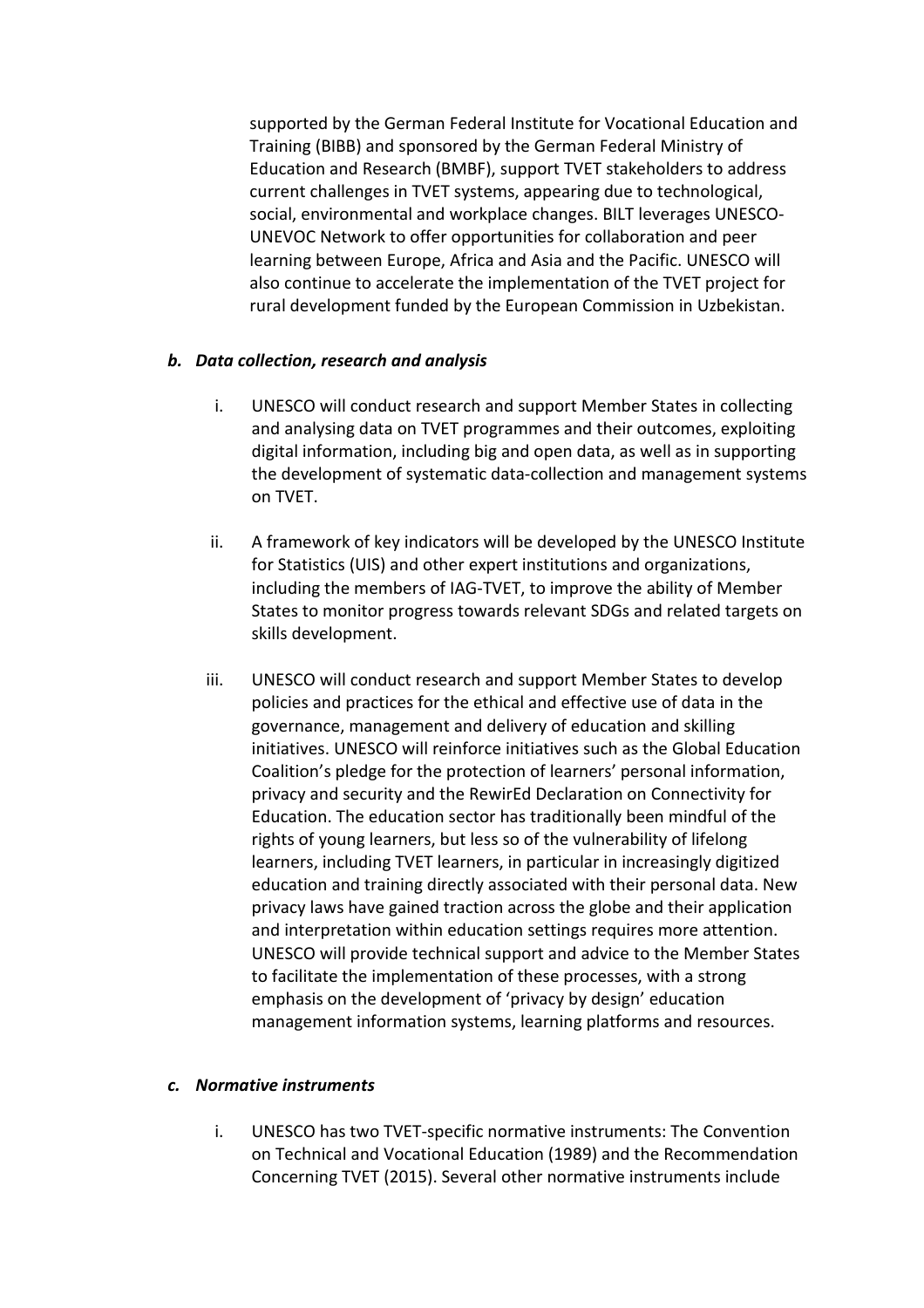provisions concerning TVET, including the 1960 Convention against Discrimination in Education, the 1966 Recommendation concerning the Status of Teachers, the 1997 Recommendation concerning the Status of Higher-Education Teaching Personnel, the 2015 Recommendation on Adult Learning and Education and the 2019 Global Convention on the Recognition of Qualifications Concerning Higher Education. UNESCO will work with Member States to reflect on the use and the status of available TVET normative instruments and their possible revision.

- ii. The COVID-19 pandemic has accelerated the need to transform teaching and teacher education so that teachers can be better prepared to respond to education crises. This new visibility brought to teachers and teachers' issues because of the COVID-19 pandemic could be leveraged by the joint ILO-UNESCO Committee of Experts on the Application of the Recommendations Concerning Teaching Personnel (CEART) to enhance efforts towards improving the training and qualifications of teachers, the attractiveness of a career in the teaching profession, and importantly, to advocate for increased financing for improving teacher education and learning environments.
- iii. UNESCO will actively promote the applications to TVET of other normative instruments, in particular the 2019 Recommendation on Open Educational Resources (OER), the 2021 Ethics in Artificial Intelligence Recommendation and create frameworks and tools for the support of the integration of these normative instruments into TVET governance, management and delivery. UNESCO will further consider promotion of initiatives such as those undertaken by the OER Dynamic Coalition within TVET.
- iv. UNESCO will actively support existing and new normative instruments that promote more consistent and comparable data-collection across Member States. The implementation and modernization of the International Standard Classification of Education (ISCED) — including its application to education programmes (ISCED-P), educational attainment (ISCED-A), fields of education (ISCED-F) and teacher training programmes (ISCED-T) - with an emphasis on data related to vocational education and TVET practitioners, will be prioritized.

#### *d. Networks and partnerships*

i. The COVID-19 pandemic ushered in a new development and the establishment of partnerships between UNESCO and the private sector through the launch of the Global Education Coalition and the establishment of the Global Skills Academy (GSA). The new Strategy will strengthen these partnerships, including through an Annual UNESCO-Businesses Forum. The current involvement of the private sector in the GSA will be expanded.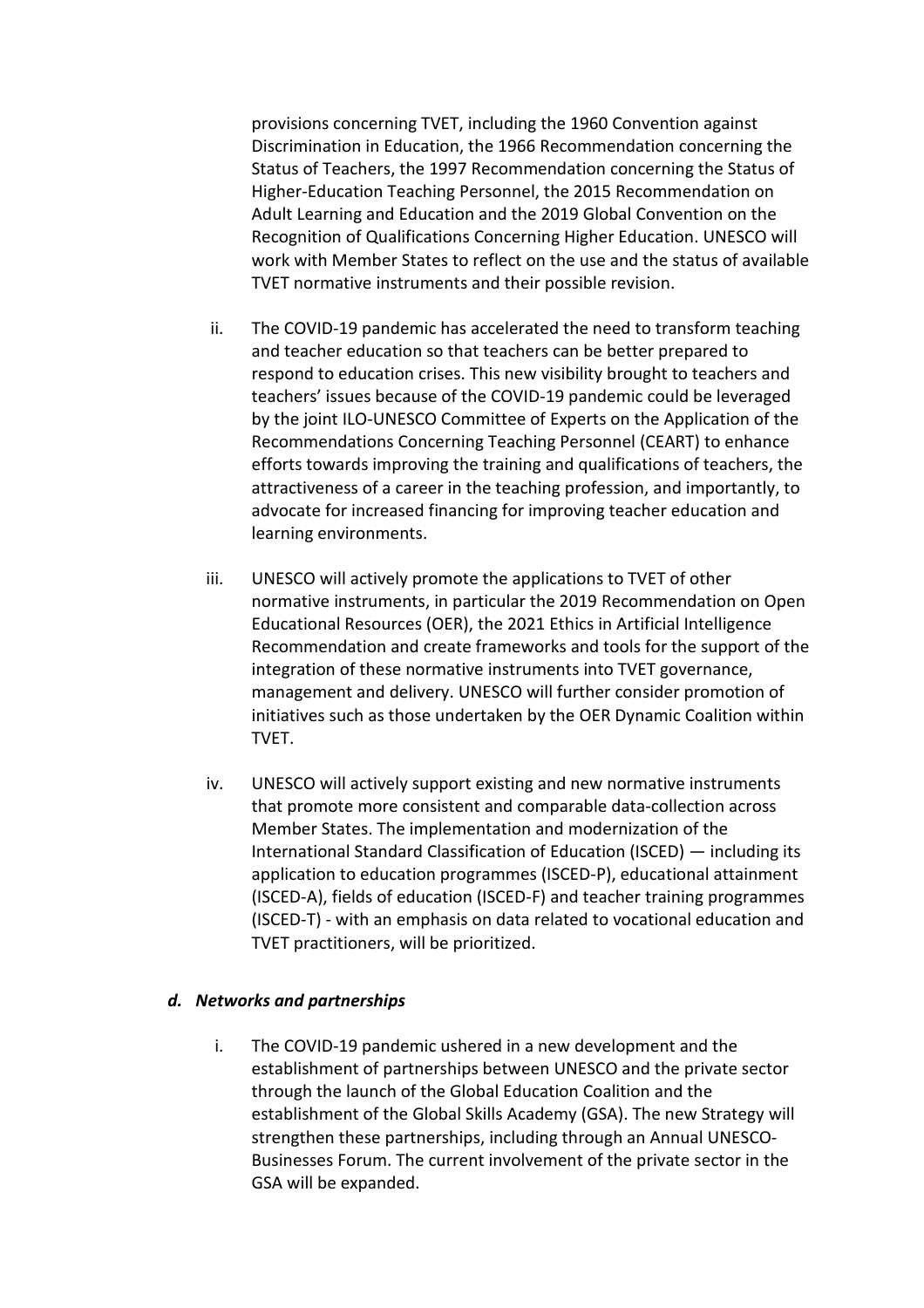- ii. The UNEVOC Network brings together a large number and range of TVET institutions. The Network has the potential to set the agenda for quality TVET institutions at the global level and to become a leading voice in education and skilling. This Strategy includes activities to expand the reach and impact of the Network and develop its capacities, including that of TVET institutions, Ministries, National TVET Agencies and TVET providers, to meet the emerging demand for skills. The Strategy will aim to strengthen cross-national partnerships and support TVET institutions belonging to the Network to jointly promote the transformation and attractiveness of TVET worldwide. Moreover, the feasibility of creating a network of vocational education institutions will be examined in order to reinforce the UNEVOC network with a view to exchanging best practices and to promoting the quality and prestige of vocational education worldwide.
- iii. UNESCO established an Inter-Agency Group on TVET (IAG-TVET) in 2008 to promote the exchange of views and the sharing of knowledge, and ensure the coordination of activities of its members involved in policy advice, programme implementation and research. The new Strategy will reinforce and widen the IAG-TVET, further operationalize its working groups (including skills mismatches in the digitized labour market; workbased learning; career guidance; and future of TVET) and enhance its contribution to the newly adopted Global Cooperation Mechanism.
- iv. The International Teacher Task Force for Education 2030 (TTF), whose Secretariat is hosted by UNESCO, is a critical platform that aims to mobilize governments, teacher organizations and other stakeholders for the advancement of teachers and quality teaching, and act as a catalyst of global, regional and national efforts through advocacy, knowledge creation and sharing, and country support and engagement. The Strategy will reinforce the attention to TVET in the TTF, including by creating a specific area of work on the TVET teaching workforce.

## **Setting ambitious targets**

21. In order to deliver results and bearing in mind the achievements of the previous strategy and the momentum imposed by the recovery and accelerating transitions, UNESCO proposes to set quantitative objectives that will be refined in its programmes and monitored regularly aligning with '*Output 1. ED4 Learners are equipped with relevant skills to meet individual, labour market and societal demands through literacy, TVET, STEM and higher education*' of the Programme and Budget for 2022-2025 (41 C/5) under the Medium-Term Strategy for 2022–2029 (41 C/4) for the education sector: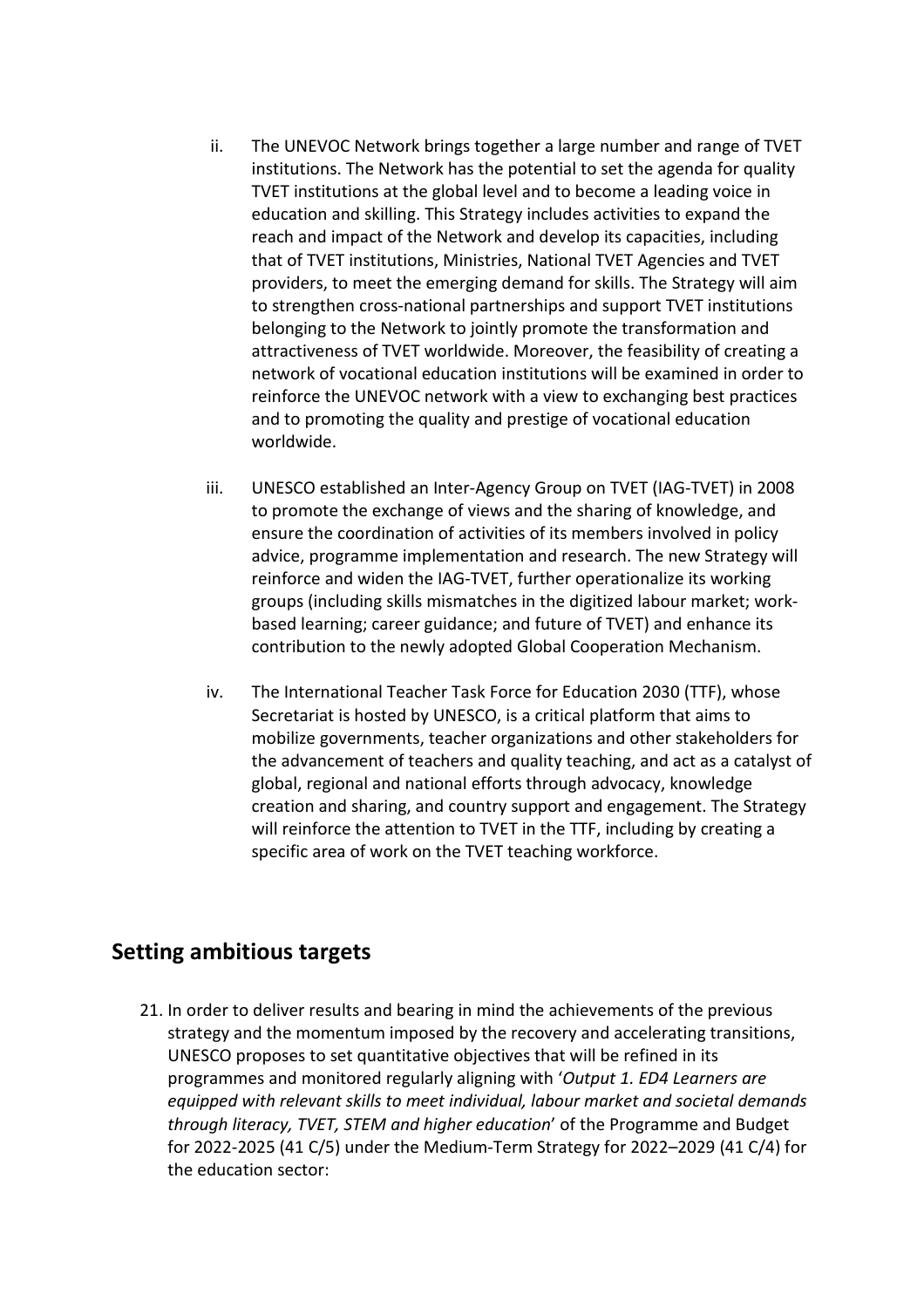For the period of 2022–2029 (Activities will be implemented in line with the biennium workplans), in total:

- a. 80 countries (including 36 countries in Africa and 8 countries in small island development states (SIDS)) will be supported to develop or implement policies and strategies on skills development for work and life within lifelong learning policies, plans and pathways and to widen access to equitable, gender-responsive and quality assured TVET.
- b. 80 countries (including 36 countries in Africa and 8 countries in SIDS) will be supported to scale up STEM education, with particular focus on girls and women.
- c. 4,800,000 young people (2,400,000 male and 2,400,000 female) will be equipped with TVET and digital and other relevant skills on TVET through the Global Skills Academy and other initiatives including extrabudgetary programmes.

# **Monitoring and evaluation**

- 22. UNESCO will apply a results-based management and monitoring approach, consistent with the Organization's rules and procedures to support the implementation and periodic review of this Strategy.
- 23. UNESCO will also develop an accountability and results matrix, including specific indicators to allow the tracking of progress in the implementation of the Strategy on a continuous basis.
- 24. A midterm review will be conducted in 2025 to assess progress and to adapt the Strategy as required in accordance with the situation and operating context.
- 25. An external evaluation of the Strategy will be conducted during the last year of its implementation in 2029. The evaluation of the Strategy will take into account the findings of an independent study on the impact of the Recommendation concerning TVET (2015).
- 26. The logic framework and theory of change process initiated by UNESCO in 2021 will guide the internal monitoring and midterm review (2025), as well as the external evaluation (2029). The logic framework is being closely aligned to this Strategy, with the specific focus areas for TVET identified as: (1) to contribute to solving the skills deficits affecting the labour market insertion; (2) further learning and career progression for both youth people and adults; and (3) allowing societies and economies to be inclusive and able to make green and digital transitions.
- 27. Pending the availability of extrabudgetary resources, UNESCO will organize an International Congress on TVET to share progress and chart a new Strategy beyond 2029.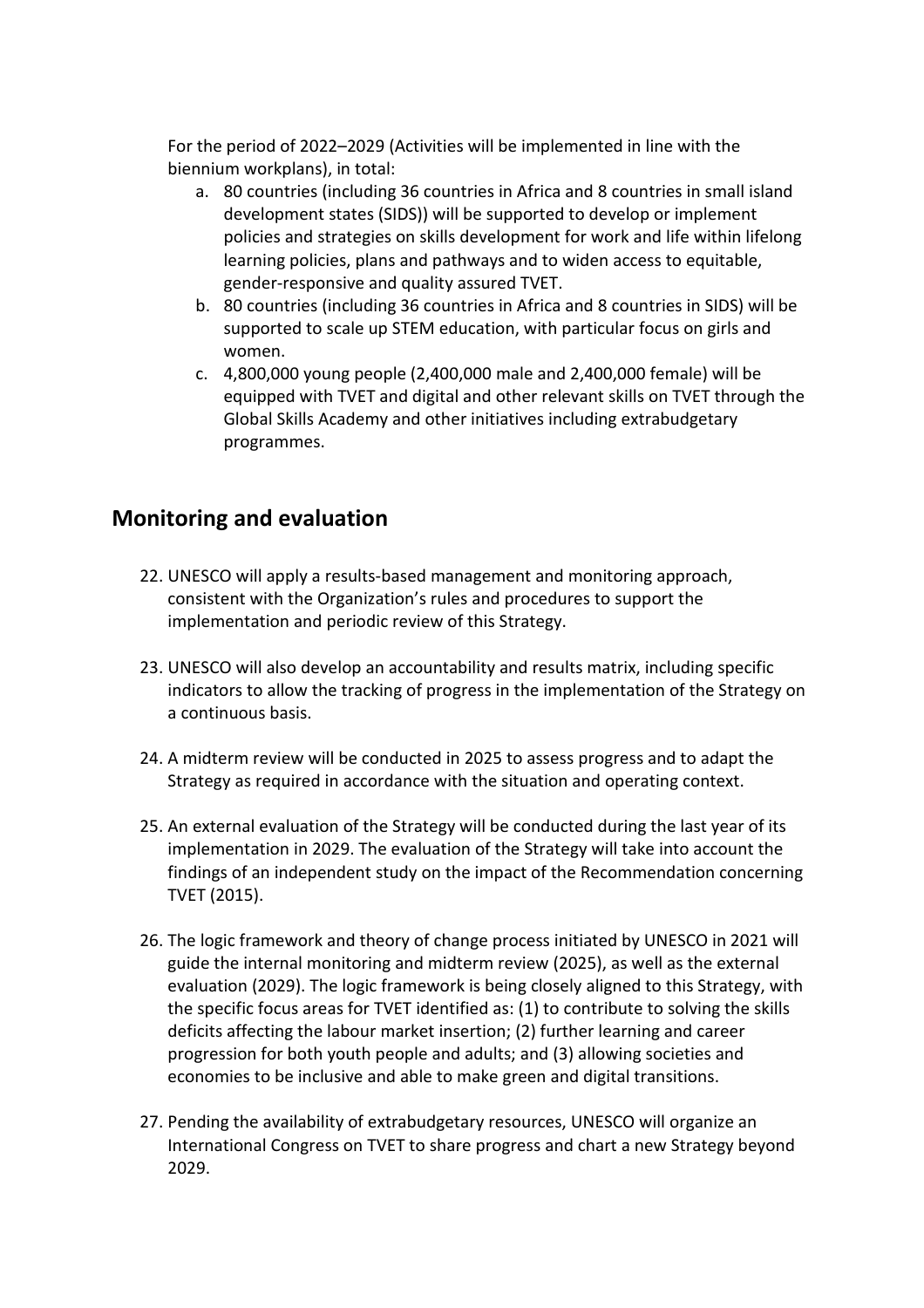# **Organizational implications**

- 28. UNESCO's work on TVET will proceed according to the Organization's functions, taking into account the division of responsibilities among Headquarters, Regional Bureaux, Field Offices and Institutes. The Section of Youth, Literacy and Skills Development (YLS) at Headquarters will lead and support the implementation of this strategy; the UNESCO-UNEVOC International Centre will function as the hub of the UNESCO-UNEVOC Network and as a resource centre for research and innovation, knowledge-sharing and capacity development; the UIL will focus on adult learning; the International Institute for Education Planning (IIEP) will focus on links with education planning and systems strengthening; the UNESCO Institute for Statistics will contribute with data-collection on TVET systems; and other relevant regional, cluster and country offices and institutes will also contribute in their respective capacities.
- 29. The UNESCO TVET Community will be further enhanced through the reinforcement of a 'community of practice' and by allowing relevant UNESCO staff to participate in capacity development programmes that UNESCO, in particular the UNESCO-UNEVOC International Centre, organizes for its partners. The UNEVOC Network will be the key driver for mutual learning, capacity-building and advancing international cooperation in TVET. The UNESCO Global Network of Learning Cities, as well as UNITWIN/UNESCO Chairs Programmes, will also be mobilized for actions with local authorities.
- 30. As well as UNESCO and its networks, there are a wide range of development stakeholders and networks active in the field of TVET. Members of the Inter-Agency Group on TVET will continue to conduct collective initiatives and work jointly on issues such as TVET indicators and statistics, green skills and work-based learning. Given the importance of the 2030 Agenda and the scale of the challenges, UNESCO will work with the members of the Inter-Agency Group on TVET to expand and involve other United Nations agencies, development banks and bilateral organizations, with the view to advocate for TVET, mobilize other organizations and partners, and enhance and expand cooperation among development partners.
- 31. The regional level engagement of UNESCO will involve close collaboration with secretariats of Regional Economic Communities (RECs) and other relevant regional organizations, within their areas of focus. In particular, UNESCO will continue to support the development, implementation and monitoring and evaluation of regional strategies for TVET, through peer learning, capacity development and knowledge-sharing initiatives, with a focus on regional qualifications frameworks, indicators for monitoring and evaluation and the development of regional guidelines and tools.
- 32. At national level, UNESCO will also establish and/or enhance close collaboration with technical and financial stakeholders, notably through the donor coordination